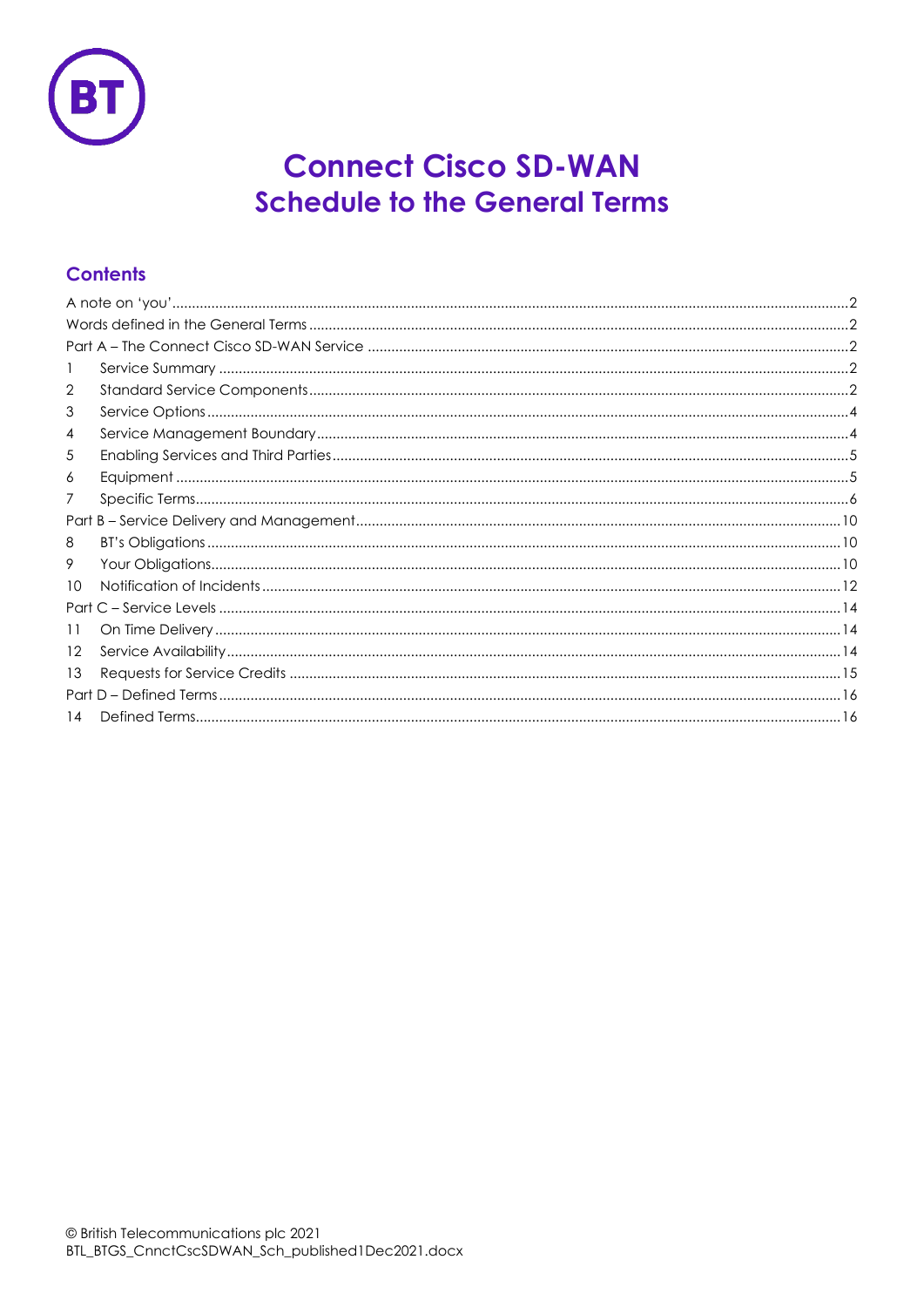

## <span id="page-1-0"></span>**A note on 'you'**

'You' and 'your' mean the Customer.

#### <span id="page-1-1"></span>**Words defined in the General Terms**

Words that are capitalised but have not been defined in this Schedule have the meanings given to them in the General Terms.

# <span id="page-1-2"></span>**Part A – The Connect Cisco SD-WAN Service**

#### <span id="page-1-3"></span>**1 Service Summary**

- 1.1 BT will provide you with a remotely managed, cloud-hosted overlay network solution that will allow you to manage your virtual, global network comprised of:
	- 1.1.1 the Standard Service Components; and
	- 1.1.2 any of the Service Options as set out in any applicable Order,

up to the point of the Service Management Boundary as set out in Paragraph [4](#page-3-1) ("**CC SD-WAN Service**").

#### <span id="page-1-4"></span>**2 Standard Service Components**

BT will provide you with all of the following standard service components ("**Standard Service Components**") in accordance with the details as set out in any applicable Order:

## <span id="page-1-6"></span>2.1 **SD-WAN Devices**

- 2.1.1 Subject to Paragraph [2.1.5,](#page-1-5) BT will provide you with BT SD-WAN Devices including requisite Software licences for the BT SD-WAN Device as detailed in the Order.
- 2.1.2 Where BT provides you with Physical SD-WAN CPE Devices BT will install these at your Sites and they will connect into your network in order that BT can provide you with the CC SD-WAN Service.
- 2.1.3 Where BT provides you with Virtual SD-WAN Devices either BT or you will deploy these onto your virtual infrastructure set out in Paragraph [5.1.3.](#page-4-2)
- 2.1.4 You will purchase a Site Service Tier as set out in the Order for each of your SD-WAN Devices.
- <span id="page-1-5"></span>2.1.5 Where BT is unable to provide you with BT SD-WAN Devices in accordance with the terms of this Contract BT will agree with you in writing whether Customer-Provided SD-WAN Devices can be supported. Where BT agrees that Customer-Provided SD-WAN Devices can be supported you will be responsible for:
	- (a) ordering the Customer-Provided SD-WAN Device;
	- (b) delivery of the Customer-Provided SD-WAN Device to your Site;
	- (c) installation of the Customer-Provided SD-WAN Device;
	- (d) ensuring the Customer-Provided SD-WAN Device hardware and software meets the specifications BT has notified to you in writing;
	- (e) ensuring that a suitable licence is available for the Customer-Provided SD-WAN Device;
	- (f) placing the Customer-Provided SD-WAN Device in a Cisco Smart Account or Virtual Account owned by you to which you will ensure BT is given management access so the Customer-Provided SD-WAN Device can connect to the Cloud Hosted Controller Infrastructure; and
	- (g) hardware maintenance of the Customer-Provided SD-WAN Device.

#### 2.2 **Cisco SD-WAN Licences**

- 2.2.1 BT will provide you with the following licences of your choosing as detailed in the Order:
	- (a) Cisco DNA Essentials Licence Subscription:
		- (i) The DNA Essentials Licence Subscription aligns with the technical features supported by the Supplier SD-WAN Licence known as Cisco DNA Essentials (or any subsequent renaming) and as detailed in the Order.
	- (b) Cisco DNA Advantage Licence Subscription:
		- (i) The DNA Advantage Licence Subscription aligns with the technical features supported by the Supplier SD-WAN Licence known as Cisco DNA Advantage (or any subsequent renaming) and as detailed in the Order.
	- (c) Cisco DNA Premier Licence Subscription:
		- (i) The DNA Premier Licence Subscription aligns with the technical features supported by the Supplier SD-WAN Licence known as Cisco DNA Premier (or any subsequent renaming thereof) and as detailed in the Order.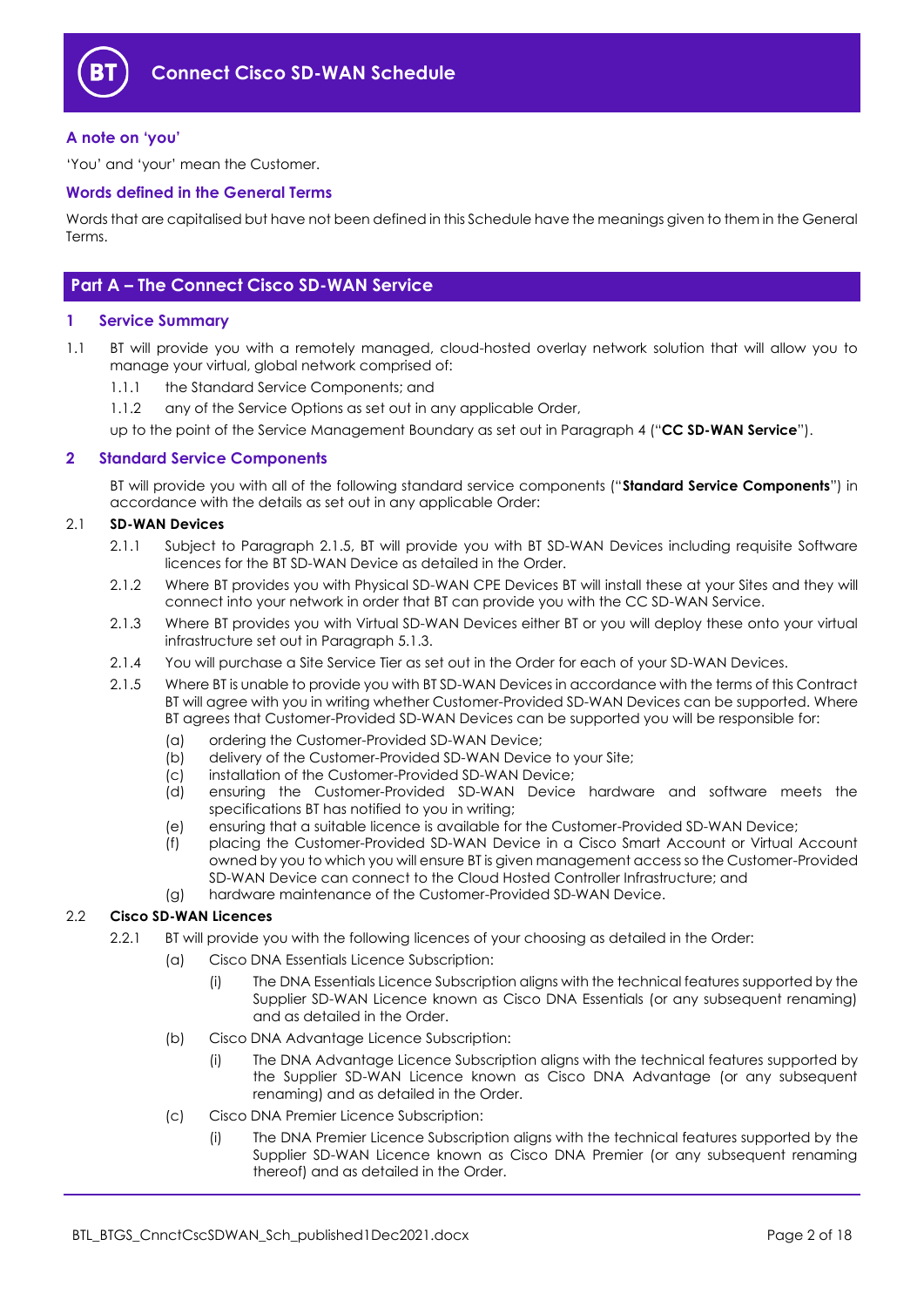

- 2.2.2 BT will provide you with the Software licences based on your preference (you can combine licences if required) as detailed in the Order:
	- (a) Transactional Licence where you will choose a fixed-term licence for 3-year term or a 5-year term which will align with the contract for the CPE Device.
		- (i) will be invoiced for any individual Site where the CPE Device is used.
	- (b) MSLA-C Licence (available only with Cisco DNA Essentials or Cisco DNA Advantage) where:
		- (i) you will choose a fixed-term licence for 3-year term or a 5 year term where prices for each individual MSLA-C Licence will be fixed at the applicable price level at the time and any subsequent licences will be subject to the prices applicable the time the MSLA-C Licence was chosen;
		- (ii) all MSLA-C licenses ordered during the Minimum Period of Service will expire at the same time when Minimum Period of Service or Renewal Period expires;
		- (iii) any MSLA-C license can only be upgraded and not downgraded.
	- (c) MSLA-U Licence (available with only Cisco DNA Essentials or Cisco DNA Advantage) where:
		- (i) you will choose for each individual Site the amount of MSLA-U Licences to be provided. The MSLA-U Licences do not have a fixed term and you will notify BT if you want any individual MSLA-U license to terminate;
		- (ii) price for each individual MSLA-U Licence will be determined in accordance with the prices applicable at the time each individual MSLA-U license is chosen;
		- (iii) MSLA-U pricing could be subject to change is the Supplier makes changes to its pricing model for BT.

## <span id="page-2-2"></span>2.3 **Cloud Hosted Control Infrastructure**

- 2.3.1 BT will provide you with access to the BT My Account Portal that will allow you to:
	- (a) monitor in real time your network and the performance of the SD-WAN Devices;
	- (b) identify issues, inefficiencies or delays with your network;
	- (c) troubleshoot issues with your network;
	- (d) view data flows across your network and Sites; and
	- (e) compile analysis reports and summaries of the performance of your network,

#### ("**Cloud Hosted Control Infrastructure**").

- 2.3.2 BT will not provide training on the BT My Account Portal as part of the CC SD-WAN Service.
- 2.3.3 The visibility of the Cloud Hosted Control Infrastructure data on the BT My Account Portal is for your information only. You will not raise queries or information requests relating to the Cloud Hosted Control Infrastructure data with the Service Desk.

#### 2.4 **Transport Independent VPN**

- 2.4.1 BT will provide you with a VPN and encryption service that will allow you to:
	- (a) build corporate VPNs across your global Sites; and
	- (b) transfer information securely across your network and the Internet using encryption technology,

# ("**Transport Independent VPN**").

#### <span id="page-2-1"></span><span id="page-2-0"></span>2.5 **Application Aware Routing**

- 2.5.1 BT will provide you with a facility that manages your traffic and Applications in order to improve the efficiency of your network ("**Application Aware Routing**").
- 2.5.2 You will be able to categorise certain Applications as business critical through your own pre-defined categories, as agreed between us, through the Cloud Hosted Control Infrastructure.
- 2.5.3 Any changes to the categories will be dealt with as a Small Service Request.
- 2.5.4 Application Aware Routing will work optimally if there are two Enabling Services connected to your Sites.

#### 2.6 **Small Service Requests**

2.6.1 BT will perform up to five Small Service Requests per SD-WAN Device per year as long as those changes do not require a change to the implemented design of the CC SD-WAN Service.

# 2.7 **Site Service Tier**

2.7.1 You must purchase one of the Site Service Tiers below for each SD-WAN Device you order through the CC SD-WAN Service as set out in any applicable Order. Where there are multiple SD-WAN Devices on a Site, they will all have the same Site Service Tier:

#### (a) **Bronze Site Service Tier**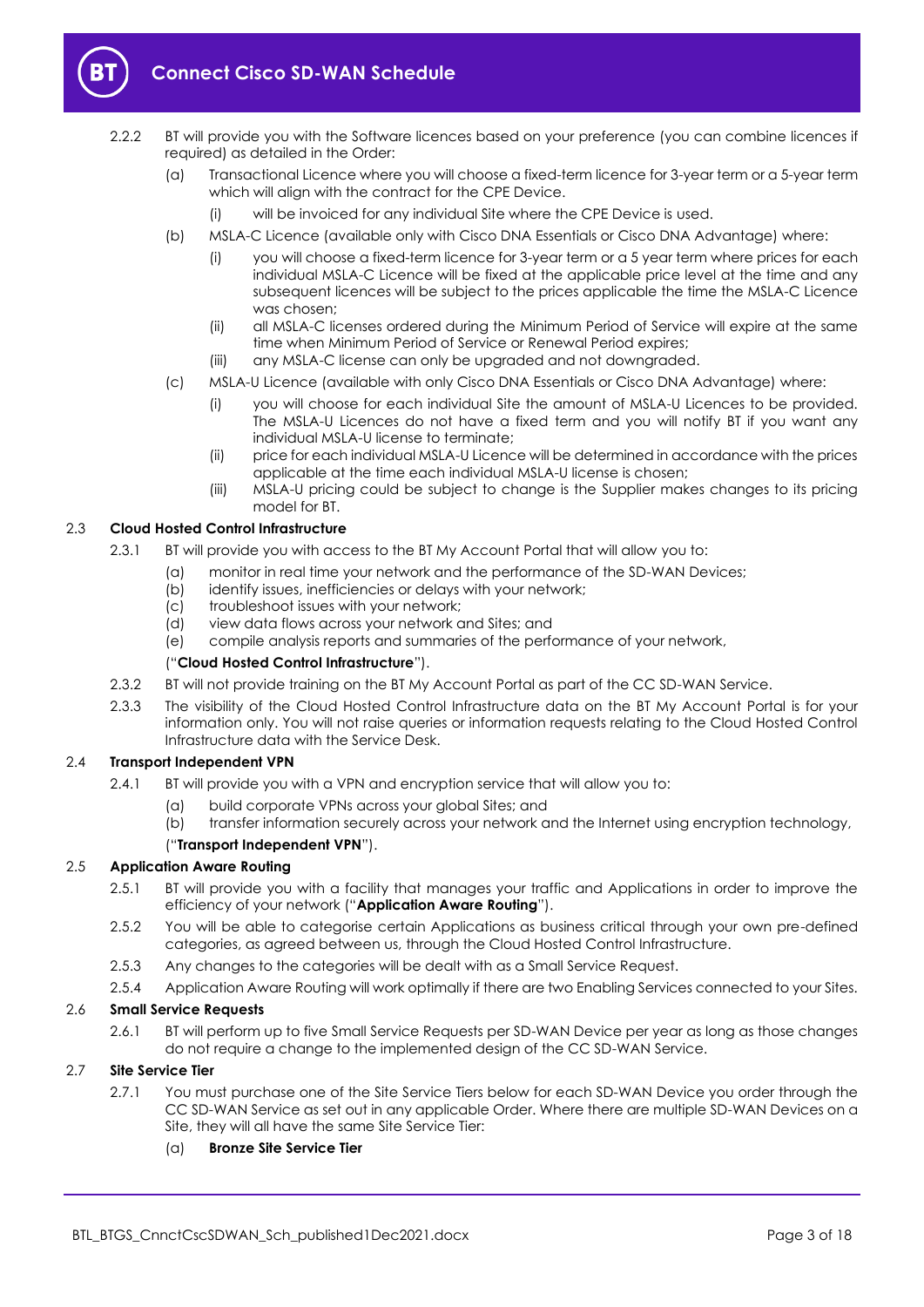

The Bronze Site Service Tier aligns with the technical features supported by the Supplier subscription licensing tier known as "**DNA Essentials**" (or any subsequent renaming) and as detailed in the Order.

#### (b) **Silver Site Service Tier**

The Silver Site Service Tier aligns with the technical features supported by the Supplier subscription licensing tier known as "**DNA Advantage**" (or any subsequent renaming) and as detailed in the Order.

#### (c) **Gold Site Service Tier**

The Gold Site Service Tier aligns with the technical features supported by the Supplier subscription licensing tier known as "**DNA Premier**" (or any subsequent renaming thereof) and as detailed in the Order.

#### <span id="page-3-0"></span>**3 Service Options**

- 3.1 BT will provide you with the following option(s) as set out in any applicable Order ("**Service Options**") and in accordance with the details as set out in that Order:
	- 3.1.1 Support for embedded security features: You may purchase one of the Security Support Tiers below for each SD-WAN Device you order through the CC SD-WAN Service as set out in any applicable Order. Where there are multiple SD-WAN Devices on a Site, they can have different Security Support Tiers:

#### (a) **Basic Security Support Tier**

The Basic Security Support Tier aligns with the technical features supported by the Supplier subscription licensing tier known as "**DNA Essentials**" (or any subsequent renaming) and as detailed in the Order.

#### (b) **Intermediate Security Support Tier**

The Intermediate Security Support Tier aligns with the technical features supported by the Supplier subscription licensing tier known as "**DNA Advantage**" (or any subsequent renaming) and as detailed in the Order.

#### (c) **Advanced Security Support Tier**

The Advanced Security Support Tier aligns with the technical features supported by the Supplier subscription licensing tier known as "**DNA Premier**" (or any subsequent renaming thereof) and as detailed in the Order.

- 3.1.2 Security Support Tiers provide reactive support only and are limited to the capabilities of the Cloud Hosted Control Infrastructure.
- 3.1.3 Cloud OnRamp: deployment using Cloud OnRamp.

#### <span id="page-3-1"></span>**4 Service Management Boundary**

- <span id="page-3-2"></span>4.1 BT will provide and manage the CC SD-WAN Service in accordance with Parts A, B and C of this Schedule and as set out in any applicable Order:
	- 4.1.1 in respect of the Cloud Hosted Control Infrastructure, within the Cloud Hosted Control Infrastructure hosted on a Cloud-Provider's infrastructure by the Supplier on behalf of BT;
	- 4.1.2 in respect of the Physical SD-WAN CPE Devices, between the WAN and LAN ports of each Physical SD-WAN CPE Device;
	- 4.1.3 in respect of the Virtual SD-WAN Devices, BT is responsible for monitoring and maintaining the Virtual SD-WAN Device but not any of the underlying virtual or physical infrastructure supporting this including an Enabling Service; and
	- 4.1.4 in respect of the Customer-Provided SD-WAN Device, BT is not responsible for monitoring or maintaining the Customer-Provided SD-WAN Device or any of the underlying virtual or physical infrastructure supporting this including an Enabling Service,

#### ("**Service Management Boundary**").

- 4.2 BT will have no responsibility for the CC SD-WAN Service outside the Service Management Boundary.
- 4.3 BT does not make any representations, whether express or implied, about whether the CC SD-WAN Service will operate in combination with any Customer Equipment, including the Customer-Provided SD-WAN Device, or other equipment and software that is not provided by BT.
- 4.4 BT will have no responsibility under this Schedule for any of the Enabling Services, including the Enabling Service that the Customer-Provided SD-WAN Device and Virtual SD-WAN Device are hosted on.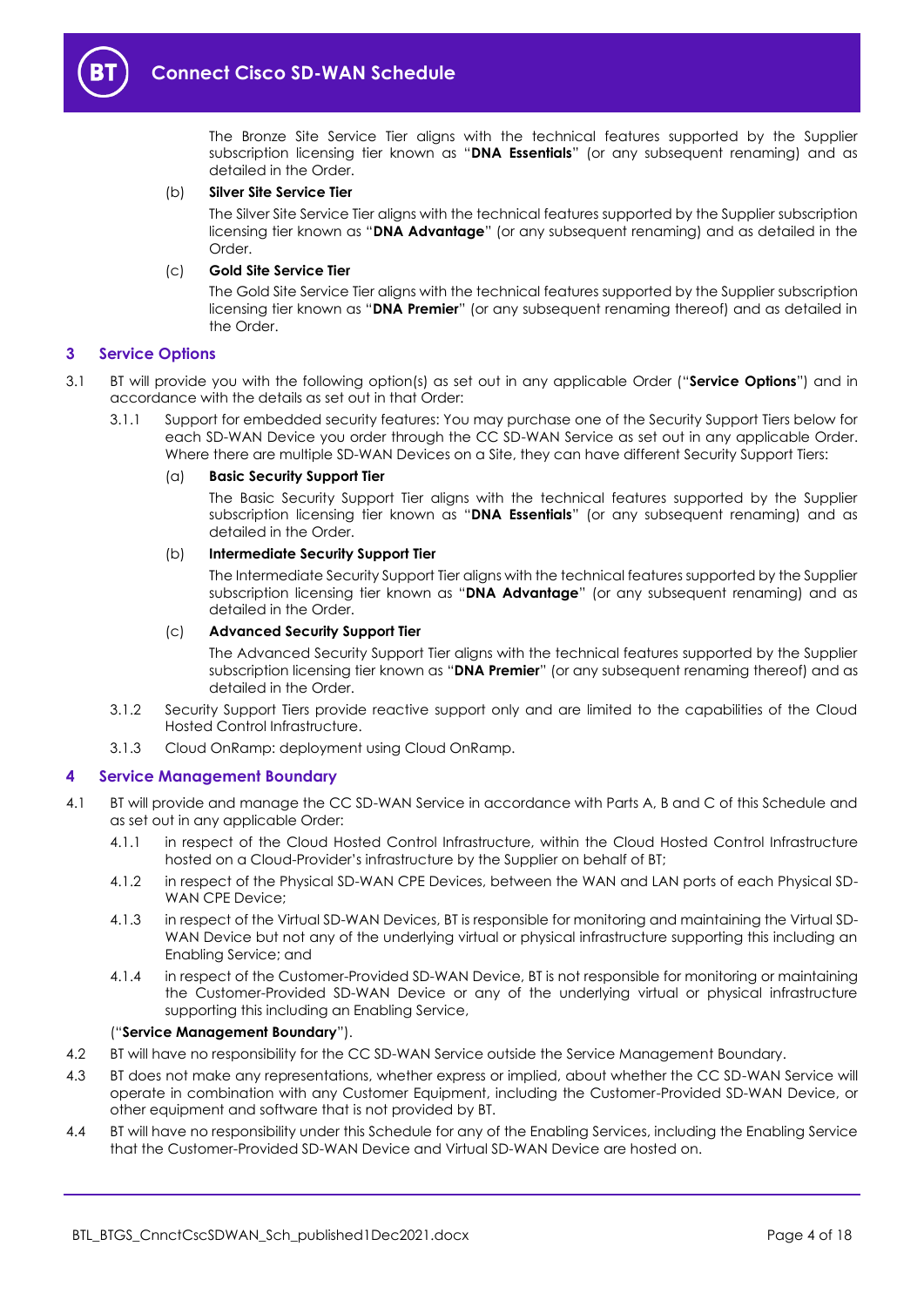

4.5 When you undertake API access to the Cloud Hosted Control Infrastructure such access will be via the BT My Account Portal and the API's interaction is at your own risk including your compliance with any security standards set by the Supplier.

#### <span id="page-4-0"></span>**5 Enabling Services and Third Parties**

- <span id="page-4-6"></span><span id="page-4-4"></span><span id="page-4-3"></span>5.1 You will have the following services in place that will connect to the CC SD-WAN Service and are necessary for the CC SD-WAN Service to function and will ensure that these services meet the minimum technical requirements that BT specifies (each an "**Enabling Service**"):
	- 5.1.1 You will have internet routing connectivity from the SD-WAN Devices to the Cloud Hosted Control Infrastructure which is necessary for the CC SD-WAN Service to function including any necessary configuration through your firewalls; and
	- 5.1.2 In addition to the Enabling Service set out in Paragrap[h 5.1.1,](#page-4-3) one or more of the following connectivity services:
		- (a) a BT Internet service;
		- (b) a BT MPLS service; or
		- (c) your own or third party provided WAN that BT has confirmed to you in writing is compatible with the CC SD-WAN Service, and
	- 5.1.3 In addition to the Enabling Services set out in Paragrap[h 5.1.1](#page-4-3) an[d 5.1.2,](#page-4-4) where a Virtual SD-WAN Device or virtual Customer-Provided SD-WAN Device is to be deployed you will also have one or more of the following:
		- (a) a Cloud environment used for deploying a Virtual SD-WAN Device or virtual Customer-Provided SD-WAN Device;
		- (b) a customer service infrastructure used for an on-premise Virtual SD-WAN Device or virtual Customer-Provided SD-WAN Device; or
		- (c) the BT service called "**Connect Service Platform (CSP)**".
- <span id="page-4-5"></span><span id="page-4-2"></span>5.2 If BT provides you with any services other than the CC SD-WAN Service (including, but not limited to any Enabling Service) this Schedule will not apply to those services and those services will be governed by their separate terms.
- 5.3 Users must use Google Chrome or Mozilla Firefox internet browsers in order to access the Cloud Hosted Control Infrastructure.
- 5.4 Where BT is unable to connect to an SD-WAN Device in order to rectify an issue with the CC SD-WAN Service because of an incident with the Enabling Service, BT will not be liable for any delay in rectifying the issue with the CC SD-WAN Service as a result of this delay and the Service Levels will not apply. If the Enabling Service is provided by BT then any Service Levels set out in the terms associated with that Enabling Service would apply where applicable.
- 5.5 Where the SD-WAN Device is directly deployed onto an Enabling Service set out in Paragraph [5.1.2](#page-4-4) without a separate WAN router or NTE, any functionality of Enabling Service is determined only by the capability of the CC SDWAN Service and you acknowledge this may result in a decreased functionality of such Enabling Service.

# <span id="page-4-1"></span>**6 Equipment**

#### 6.1 **Use of BT Equipment**

In relation to BT Equipment you will:

- 6.1.1 keep the BT Equipment safe and without risk to health;
- 6.1.2 only use the BT Equipment, or allow it to be used, in accordance with any instructions or authorisation BT may give and for the purpose for which it is designed;
- 6.1.3 not move the BT Equipment or any part of it from the Site(s) without BT's written consent and you will pay BT's costs and expenses reasonably incurred as a result of such move or relocation;
- 6.1.4 not make any alterations or attachments to, or otherwise interfere with, the BT Equipment, nor permit any person (other than a person authorised by BT) to do so, without BT's prior written consent and, if BT gives its consent, agree that any alterations or attachments are part of the BT Equipment;
- 6.1.5 not sell, charge, assign, transfer or dispose of, or part with possession of the BT Equipment or any part of it;
- 6.1.6 not allow any lien, encumbrance or security interest over the BT Equipment, nor pledge the credit of BT for the repair of the BT Equipment or otherwise;
- 6.1.7 not claim to be owner of the BT Equipment and ensure that the owner of the Site(s) will not claim ownership of the BT Equipment, even where the BT Equipment is fixed to the Site(s);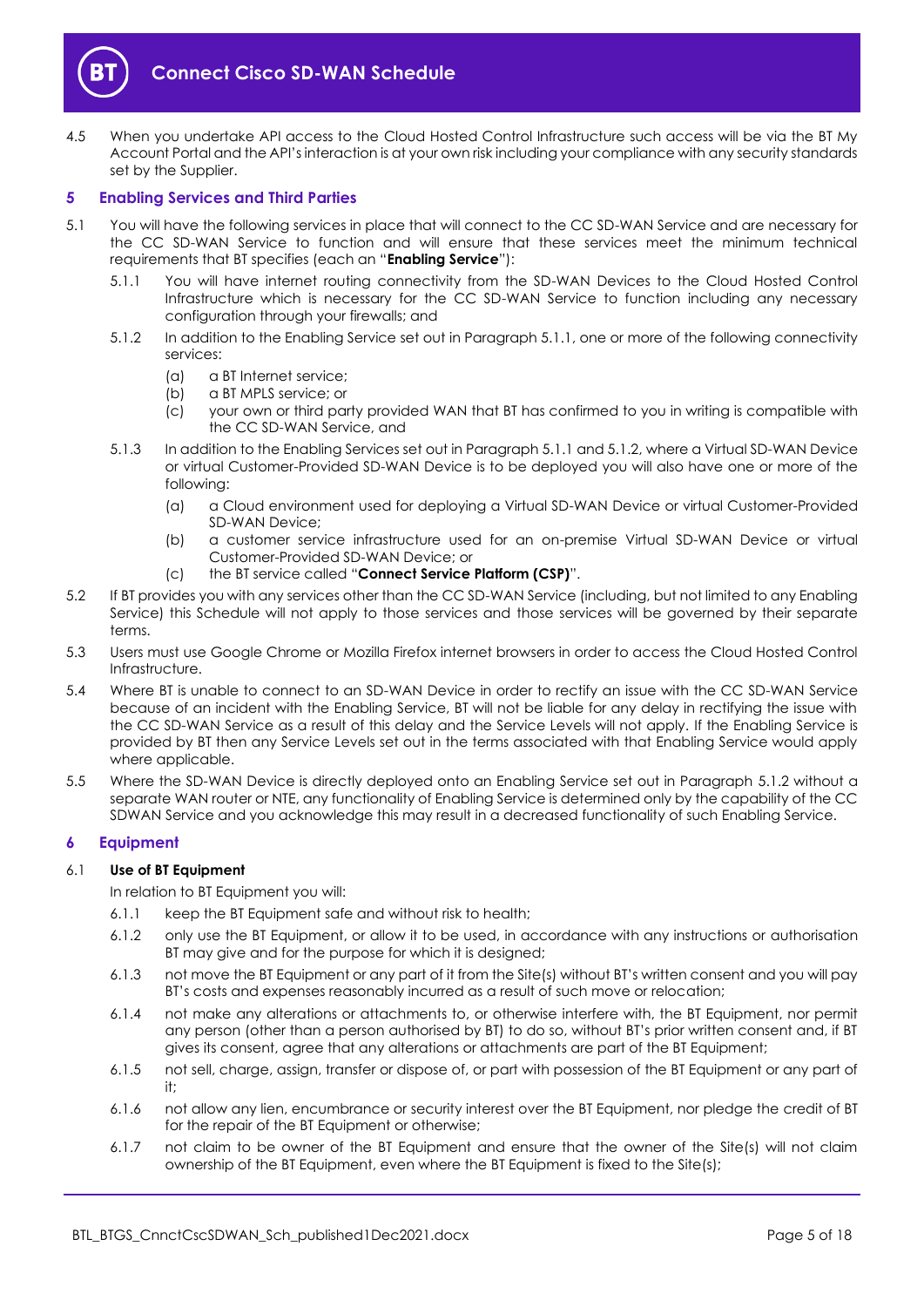

- 6.1.8 obtain appropriate insurance against any damage to or theft or loss of the BT Equipment;
- 6.1.9 in addition to any other rights that BT may have, reimburse BT for any losses, costs or liabilities arising from your use or misuse of the BT Equipment or where the BT Equipment is damaged, stolen or lost, except where the loss or damage to BT Equipment is a result of fair wear and tear or caused by BT;
- 6.1.10 ensure that the BT Equipment appears in BT's name in your accounting books;
- 6.1.11 where there is a threatened seizure of the BT Equipment, or an Insolvency Event applies to you, immediately provide BT with Notice so that BT may take action to repossess the BT Equipment; and
- 6.1.12 notify any interested third parties that BT owns the BT Equipment.

#### 6.2 **Ownership and risk of BT Equipment**

BT Equipment will remain BT's property at all times and risk in BT Equipment will pass to you upon delivery, whether or not the BT Equipment has been installed.

#### 6.3 **Security**

- 6.3.1 You are responsible for the proper use of any user names, personal identification numbers and passwords used with the BT Equipment or the CC SD-WAN Service, and you will take all necessary steps to ensure that they are kept confidential, secure and not made available to unauthorised persons.
- 6.3.2 BT does not guarantee the security of the BT Equipment against unauthorised or unlawful access or use.
- 6.3.3 You acknowledge and agree that deployment using Cloud OnRamp will result in the creation of a number of default security components on your Enabling Service that is set out in Paragraph [5.1.3\(a\).](#page-4-5)
- 6.3.4 BT does not guarantee that the security features that form part of the CC SD-WAN Service, including on any Software, meet any certified level of compliance. BT's recommends that you have a dedicated security solution at your Sites in order to achieve an adequate level of security protection for the CC SD-WAN Service. This is a recommendation only and BT takes no responsibility for any security solution you may choose.

#### 6.4 **Software Licence**

On and from the Service Start Date, you will comply with the provisions of any Software licences provided with or as part of any BT Equipment, including SD-WAN Devices.

#### <span id="page-5-0"></span>**7 Specific Terms**

## 7.1 **Minimum Period of Service and Renewal Periods**

- 7.1.1 Unless one of us gives Notice to the other of an intention to terminate the CC SD-WAN Service at least 90 days before the end of the Minimum Period of Service or a Renewal Period or you have opted out of auto-renewal as stated on your Order, at the end of the Minimum Period of Service or Renewal Period the CC SD-WAN Service will automatically extend for the Renewal Period set out in the Order and both of us will continue to perform each of our obligations in accordance with the Contract.
- 7.1.2 If either of us gives Notice to the other of an intention to terminate the CC SD-WAN Service at the end of the Minimum Period of Service or Renewal Period or if you have opted out of auto-renewal in your Order, BT will cease delivering the CC SD-WAN Service at the time of 23:59 on the last day of the Minimum Period of Service or subsequent Renewal Period.

#### <span id="page-5-2"></span>7.2 **Customer Committed Date**

- 7.2.1 If you request a change to the CC SD-WAN Service or any part of the CC SD-WAN Service or any IP Address location, then BT may revise the Customer Committed Date to accommodate that change.
- 7.2.2 BT may expedite delivery of the CC SD-WAN Service for operational reasons or in response to a request from you, but this will not revise the Customer Committed Date.

#### 7.3 **EULA and Supplier Terms**

- 7.3.1 Subject to Paragraph [7.3.2,](#page-5-1) by entering into this Contract you agree to the terms of the agreements with the Supplier set out at the web addresses below:-
	- (a) [www.cisco.com/go/eula](http://www.cisco.com/go/eula) ("**EULA**"); and
	- (b) the "**Offer Description**" that can be found at: [https://www.cisco.com/c/dam/en\\_us/about/doing\\_business/legal/OfferDescriptions/cisco\\_sd\\_](https://www.cisco.com/c/dam/en_us/about/doing_business/legal/OfferDescriptions/cisco_sd_wan_offer_description.pdf) [wan\\_offer\\_description.pdf](https://www.cisco.com/c/dam/en_us/about/doing_business/legal/OfferDescriptions/cisco_sd_wan_offer_description.pdf) ("Offer Description").

as each may be amended or supplemented from time to time by the Supplier.

- <span id="page-5-1"></span>7.3.2 Only Paragraph[s 2.1,](#page-1-6) [2.5](#page-2-0) and [3](#page-3-0) of the Offer Description apply to your use of the CC SD-WAN Service.
- 7.3.3 You and your Users will observe and comply with the EULA, and applicable paragraphs of the Offer Description for all use of the CC SD-WAN Service.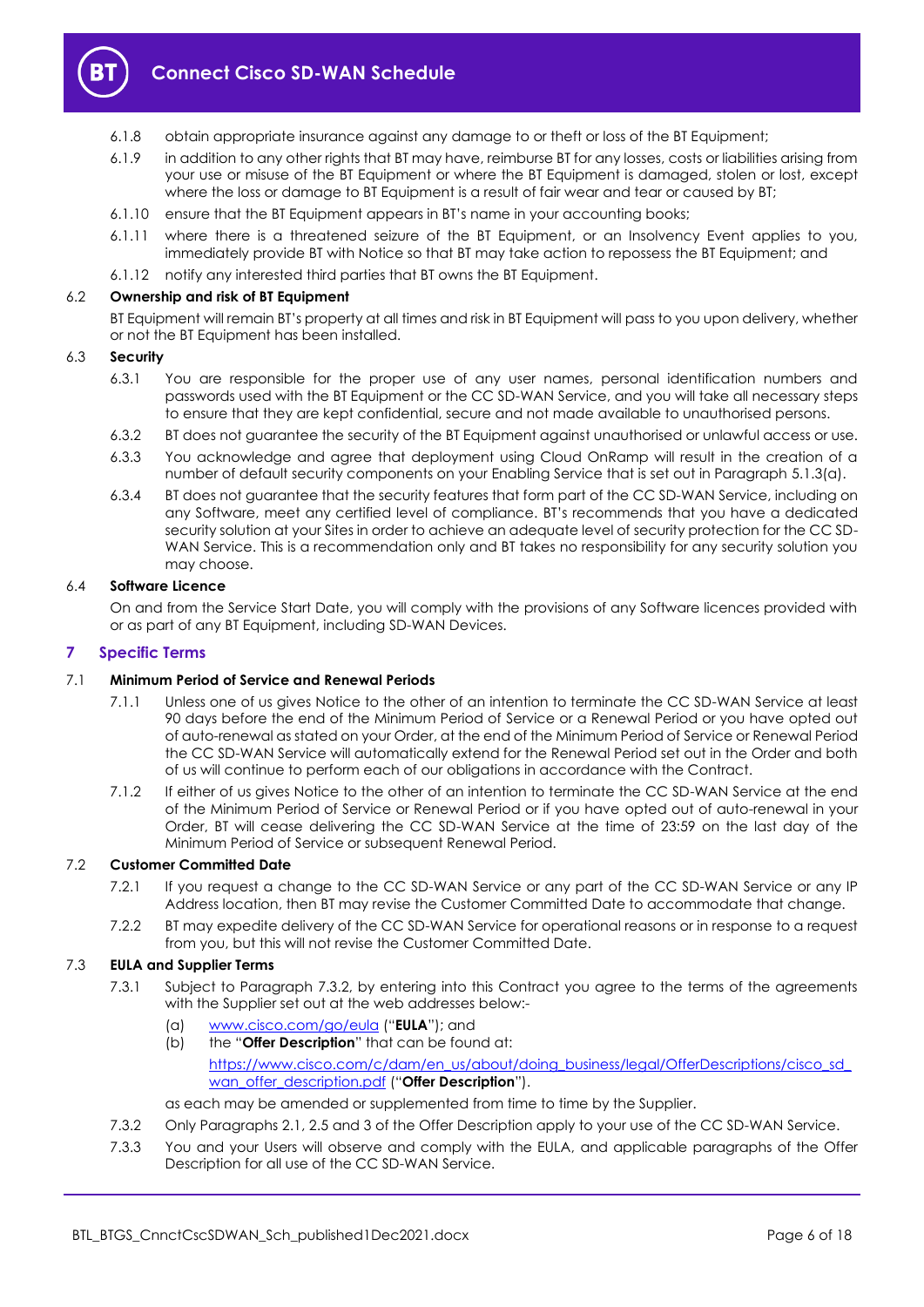

- 7.3.4 In addition to what it says in Clause 15 of the General Terms, if you do not comply with the EULA or Offer Description, BT may restrict or suspend the CC SD-WAN Service upon reasonable Notice, and:
	- (a) you will continue to pay the Charges for the CC SD-WAN Service until the end of the Minimum Period of Service or Renewal Period; and
	- (b) BT may charge a re-installation fee to re-start the CC SD-WAN Service.
- 7.3.5 The Offer Description sets out how Personal Data will be Processed by the Supplier when you use the CC SD-WAN Service.
- 7.3.6 You will enter into the EULA and Offer Description for your own benefit and the rights, obligations, acknowledgements, undertakings, warranties and indemnities granted in accordance with the EULA and Offer Description are between you and the Supplier and you will deal with the Supplier with respect to any loss or damage suffered by either of you as such loss or damage will not be enforceable against BT.
- 7.3.7 Where the EULA or Offer Description is presented in a 'click to accept' function and you require BT to configure or install Software on your behalf, BT will do so as your agent and bind you to the EULA and Offer Description.
- 7.3.8 Supplier End of Life: you acknowledge that the Supplier could issue an End of Life notice for any element of the CC SD-WAN Service which could take effect within the Minimum Period of Service or Renewal Period. Where this occurs and where it will affect the performance of the CC SD-WAN Service both of us will negotiate any required amendments to the terms of this Contract.

## 7.4 **Invoicing**

- 7.4.1 Unless set out otherwise in any applicable Order, BT will invoice you for the following Charges in the amounts set out in any applicable Order:
	- (a) Installation Charges, on the Service Start Date, or where the installation period is estimated to be longer than one month, monthly in arrears starting from when you place an Order until the Service Start Date;
	- (b) Recurring Charges monthly in advance on the first day of the relevant month and for any period where the CC SD-WAN Service is provided for less than one month, the Recurring Charges will be calculated on a daily basis; and
	- (c) all MSLA-U Licences will be invoiced against the customer central site, where unit price and total price can be subject to change due to rounding off of exchange rates.
- 7.4.2 BT may invoice you for any of the following Charges in addition to those set out in any applicable Order:
	- (a) Charges for investigating Incidents that you report to BT where BT finds no Incident or that the Incident is caused by something for which BT is not responsible under the Contract;
	- (b) Charges for commissioning the CC SD-WAN Service in accordance with Paragrap[h 8.1.4](#page-9-3) outside of Business Hours;
	- (c) de-installation Charges within 60 days of de-installation of the CC SD-WAN Service;
	- (d) any Termination Charges incurred in accordance with Paragraph [7.5](#page-6-0) upon termination of the relevant CC SD-WAN Service;
	- (e) Charges for expediting provision of the CC SD-WAN Service at your request after BT has informed you of the Customer Committed Date;
	- (f) any other Charges as set out in any applicable Order or the BT Price List or as otherwise agreed between both of us; and
	- (g) Cancellation Charges in accordance with Clause 16.2 of the General Terms.

# <span id="page-6-1"></span><span id="page-6-0"></span>7.5 **Termination Charges**

- 7.5.1 If you terminate the Contract, the CC SD-WAN Service or any applicable Order for convenience in accordance with Clause 17 of the General Terms you will pay BT:
	- (a) all outstanding Charges for services already rendered;
	- (b) de-installation Charges;
	- (c) any remaining Charges outstanding with regard to BT Equipment;
	- (d) any additional amounts due under the Contract including any outstanding licence costs;
	- (e) any other Charges as set out in any applicable Order and any additional Charges that BT has to pay a supplier as a result of early termination of the CC SD-WAN Service.
- 7.5.2 In addition to the Charges set out at Paragraph [7.5.1](#page-6-1) above, if you terminate for convenience during the Minimum Period of Service or any Renewal Period, you will pay BT, Termination Charges, as compensation:
	- (a) equal to 100 per cent of the Recurring Charges for any remaining months of the Minimum Period of Service or Renewal Period; and
	- (b) any waived Installation Charges.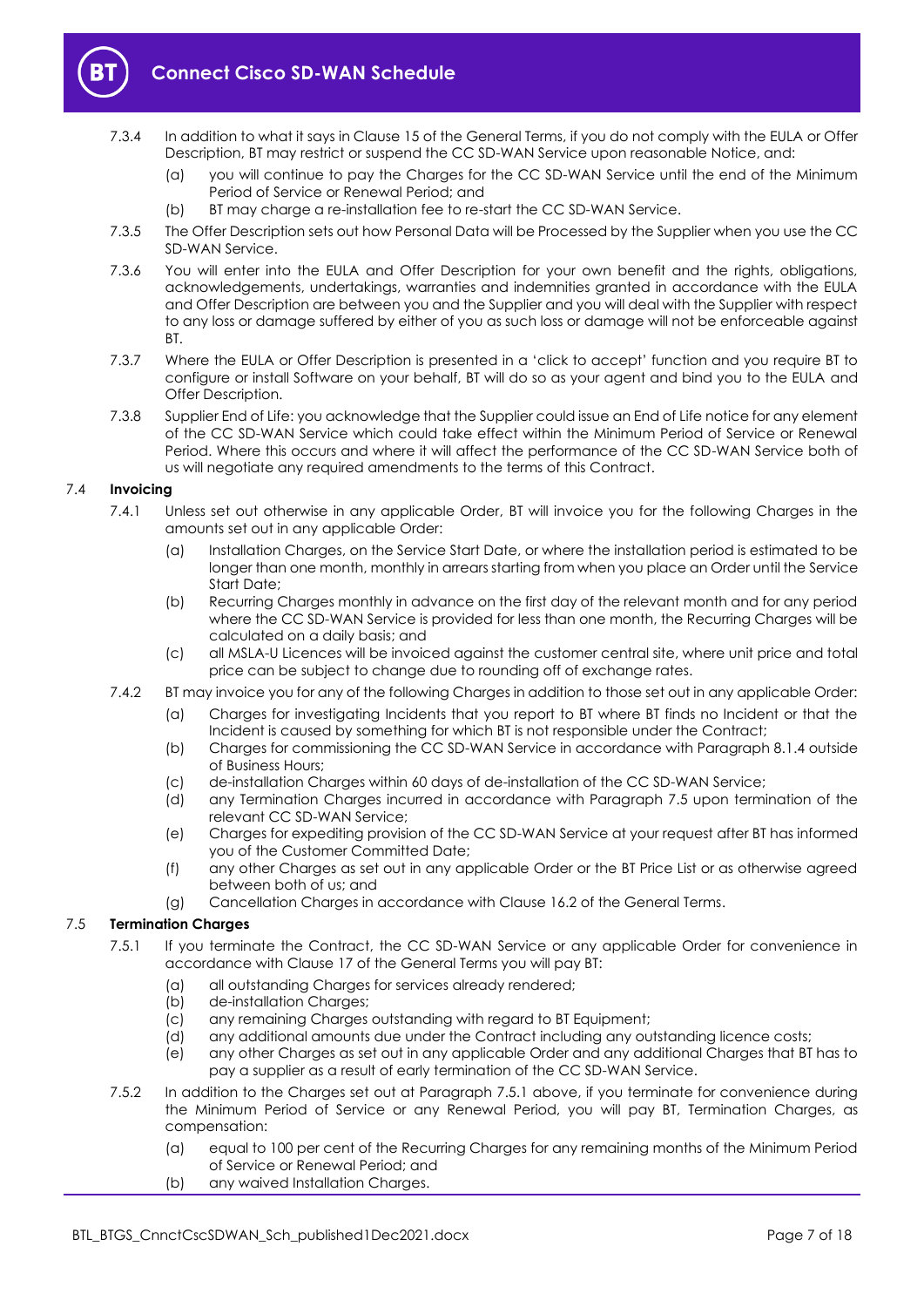

7.5.3 BT will refund to you any money you have paid in advance after deducting any Charges or other payments due to BT, including Termination Charges, under the Contract.

#### 7.6 **Amendments to the General Terms**

7.6.1 A new Clause 15.1.5 is included as follows:

'if a supplier removes or alters any Service, for such period as may be required by the supplier'

- 7.6.2 The wording in Clause 15.3 of the General Terms is deleted and replaced with the following: '15.3 If BT decides to restrict or suspend a Service for any of the above reasons, it will let you know beforehand as soon as it reasonably can, except where such restriction or suspension is as a result of Clause 15.1.5 in which case such notification may not be possible before it occurs.'
- 7.6.3 A new Clause 19.3 is included as follows:

'Neither of us will be liable for any delay or failure to perform any obligation in the Contract where the delay or failure is a result of a Force Majeure Event'.

7.6.4 The wording in Clause 26.1 of the General Terms is deleted and replaced with the following:

'26.1 Subject to Clause 26.7, either of us may assign the benefit of the Contract to an Affiliate by giving the other Notice, but if either of us chooses to assign the benefit of the Contract to an entity that is not an Affiliate, they need to get the other's permission in writing beforehand.'

7.6.5 The wording in Clause 26.6 of the General Terms is deleted and replaced with the following:

'26.6 Subject to Clause 26.7, either of us can assign or transfer our right to collect payments, receivables or other assets arising as a result of the Contract.'

7.6.6 A new Clause 26.7 is included as follows:

'26.7 You may not assign or transfer any of your interests, rights, or obligations under the Contract, including by written agreement, merger, consolidation, divestiture, operation of law, or otherwise, except with BT's prior written consent.'

7.6.7 The definition of Software is deleted and replaced with:

"**Software**" means any software in object code format only, and related documentation (whether on tangible or intangible media) that BT or a supplier provides to you as part of a Service. It includes any embedded software, but it excludes Open Source Software.

#### 7.7 **Use of Telemetry Data**

- 7.7.1 BT or its Supplier may, for the purposes set out in Paragrap[h 7.7.2,](#page-7-0) collect Telemetry Data which includes such items as:
	- (a) system statistics (for example, CPU, memory);
	- (b) interface statistics;
	- (c) flow statistics including application and application family; and
	- (d) device configurations and usage per interface.
- <span id="page-7-0"></span>7.7.2 Notwithstanding anything to the contrary in this Contract, BT and its Supplier shall only use Telemetry Data as follows:
	- (a) to deliver and maintain the CC SD-WAN Service;
	- (b) for the Supplier to provide support to BT (for example, by providing BT with recommendations for WAN configuration optimisation, license expiration, renewal notices, license or bandwidth enforcement); and
	- (c) the Supplier may use Statistical Data for the general purpose of improving its SD-WAN product and other product offerings, including customer experience and use of such product in the context of generally available software feature releases.

#### <span id="page-7-1"></span>7.8 **Provision of the Service to Site(s) in China**

- 7.8.1 You accept the risk that, due to changing nature of the China domestic and international landscape, the Service may have to be altered, suspended or even discontinued, resulting in degradation or full loss of connectivity which BT will not be responsible for.
- 7.8.2 BT may terminate and/or suspend the Service at any time in a Force Majeure Event and/or in accordance with applicable Chinese laws, regulations and/or directions from the Chinese authorities. BT will not be liable for any service credits, damages, and/or loss (whether direct or indirect) resulting from the termination or suspension of the Service in accordance with this Clause [7.8](#page-7-1) (Provision of the Service to Site (s) in China).
- 7.8.3 Where you request to route traffic destined for business applications hosted on the Internet through BT's MPLS services for performance reasons, you acknowledge and undertake to BT that: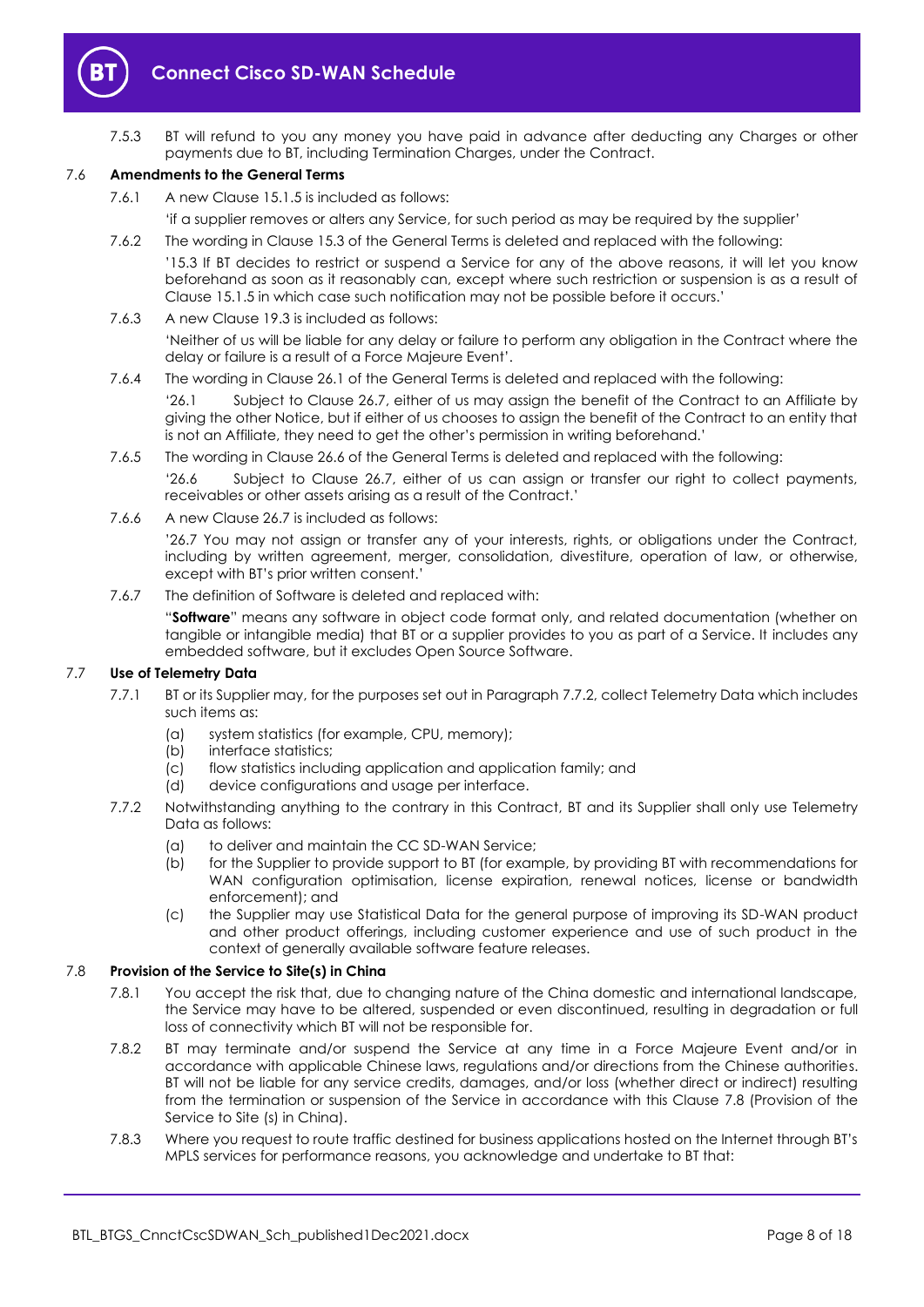

- (a) the requested applications are not a subject of censorship or blocking by the Chinese government; and
- (b) the requested applications are used solely for your internal business purposes and will strictly only be available for closed user group access by your Users.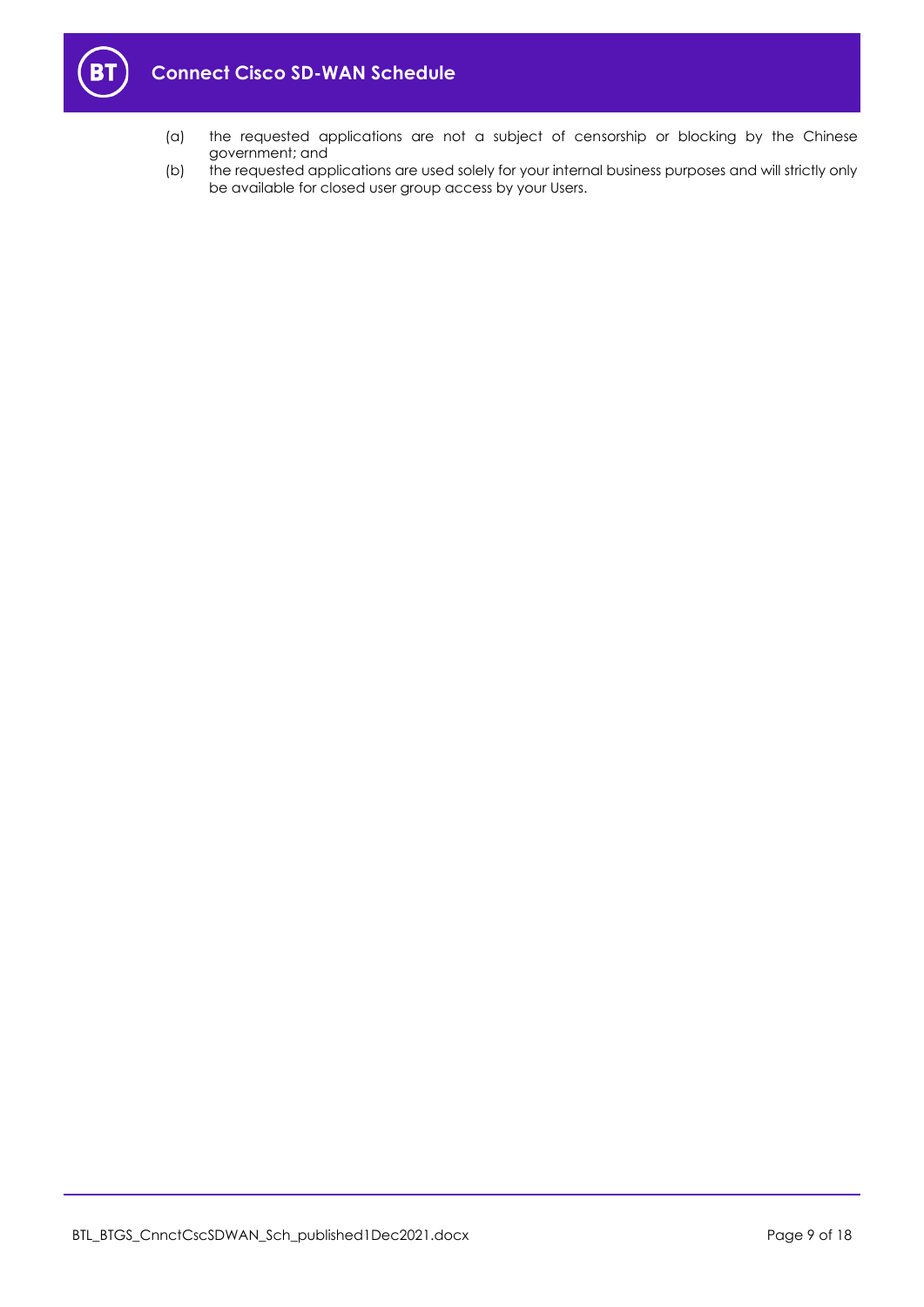

# <span id="page-9-0"></span>**Part B – Service Delivery and Management**

## <span id="page-9-1"></span>**8 BT's Obligations**

#### 8.1 **Service Delivery**

Before the Service Start Date and, where applicable, throughout the provision of the CC SD-WAN Service, BT will:

- 8.1.1 provide you with contact details for the Service Desk;
- 8.1.2 comply with all reasonable health and safety rules and regulations and reasonable security requirements that apply at the Site(s) and that you have notified to BT in writing, but BT will not be liable if, as a result of any such compliance, BT is in breach of any of its obligations under this Contract;
- 8.1.3 provide you with a Customer Committed Date and will use reasonable endeavours to meet any Customer Committed Date; and
- 8.1.4 install or arrange for the installation by third party suppliers on BT's behalf of BT Equipment at a Site.

#### <span id="page-9-3"></span>8.2 **Commissioning of the Service**

Before the Service Start Date, BT will:

- 8.2.1 configure the CC SD-WAN Service;
- 8.2.2 conduct a series of standard tests on the CC SD-WAN Service to ensure that it is configured correctly; and
- 8.2.3 will deploy the CC SD-WAN Service to each Enabling Service.

## 8.3 **During Operation**

On and from the Service Start Date, BT:

- 8.3.1 will respond and use reasonable endeavours to remedy an Incident without undue delay and in accordance with the Service Levels in Part C of this Schedule if BT detects or if you report an Incident on the BT Network;
- 8.3.2 may carry out Maintenance from time to time and will use reasonable endeavours to inform you at least five Business Days before any Planned Maintenance on the BT Network or BT Equipment, however, BT may inform you with less notice than normal where Maintenance is required in an emergency; or
- 8.3.3 may, in the event of a security breach affecting the CC SD-WAN Service, require you to change any or all of your passwords.

#### 8.4 **The End of the Service**

On termination of the CC SD-WAN Service by either of us, BT:

- 8.4.1 will provide configuration information relating to the CC SD-WAN Service provided at the Site(s) in a format that BT reasonably specifies;
- 8.4.2 may disconnect and remove any BT Equipment located at the Sites; and
- 8.4.3 may delete any Content.

# <span id="page-9-2"></span>**9 Your Obligations**

#### 9.1 **Service Delivery**

Before the Service Start Date and, where applicable, throughout the provision of the CC SD-WAN Service, you will:

- 9.1.1 provide BT with the names and contact details of the Customer Contact, but BT or its suppliers may also accept instructions from a person who BT reasonably believes is acting with your authority;
- 9.1.2 provide BT with any information reasonably required without undue delay;
- 9.1.3 provide BT, or suppliers acting on BT's behalf, with access to any Site(s) during Business Hours, or as otherwise agreed, to enable BT or its suppliers, to set up, deliver and manage the CC SD-WAN Service;
- 9.1.4 complete any preparation activities that BT may request to enable you to receive the CC SD-WAN Service promptly and in accordance with any reasonable timescales;
- 9.1.5 for Virtual SD-WAN Devices and virtual Customer-Provided SD-WAN Devices that will be deployed in a third party Cloud-Provider Enabling Service, deploy the software image including bootstrap and make the software accessible to the Cloud Hosted Control Infrastructure;
- 9.1.6 ensure that the Enabling Service used to deploy the Virtual SD-WAN Device or virtual Customer-Provided SD-WAN Device meets BT's technical requirements to enable BT to support the SD-WAN Device;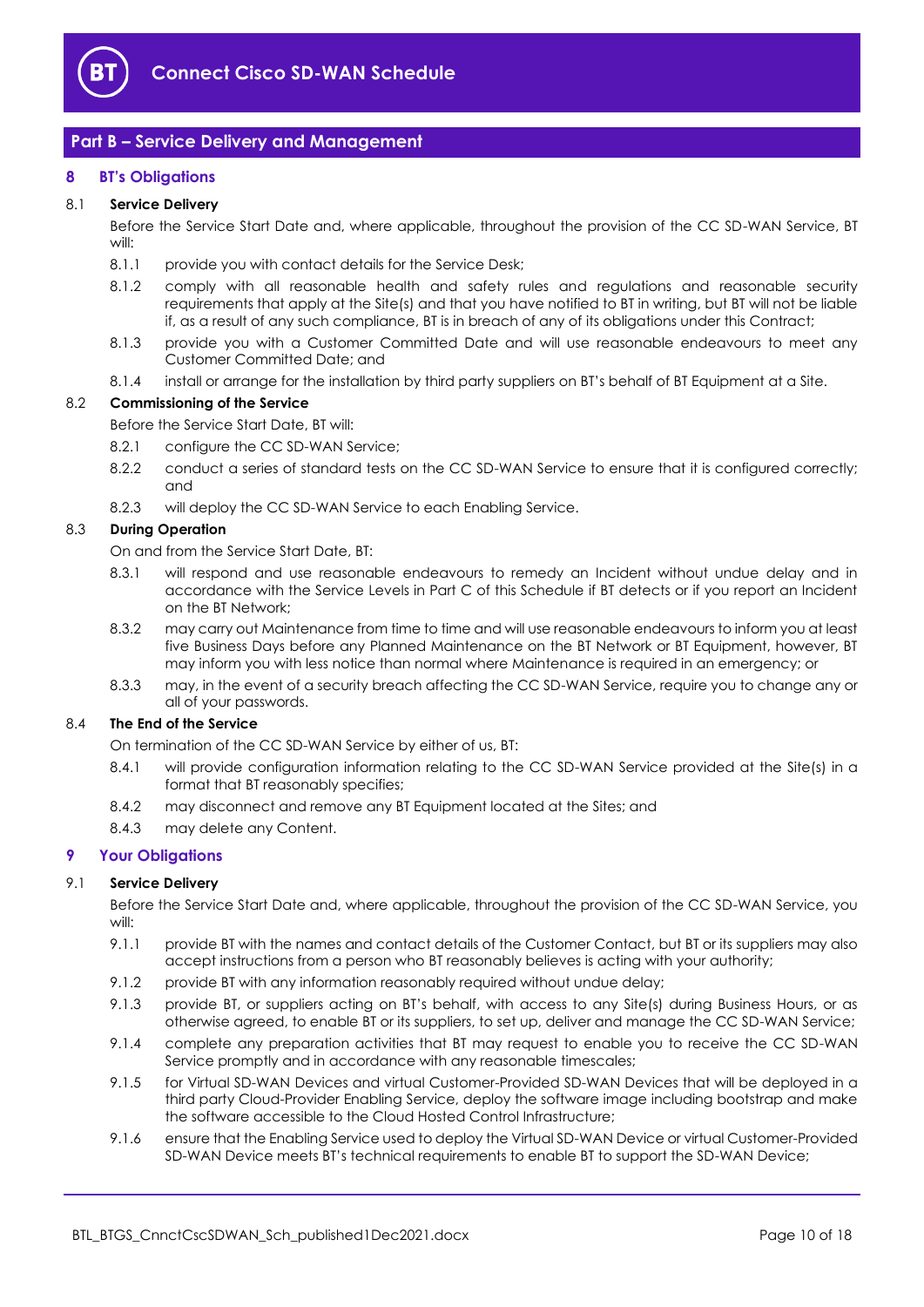

- 9.1.7 where the virtual Customer-Provided SD-WAN Device or Virtual SD-WAN Device is deployed using Cloud OnRamp, undertake any relevant prerequisite configurations within the Enabling Service including providing adequate access rights for the Cloud Hosted Control Infrastructure.
- 9.1.8 provide BT, and any suppliers that need to visit a Site, with Notice of any health and safety rules and regulations and security requirements that apply at the Site(s) in a reasonable time before BT or the supplier's Site visit;
- <span id="page-10-0"></span>9.1.9 in jurisdictions where an employer is legally required to make a disclosure to its Users and other employees:
	- (a) inform your Users that as part of the CC SD-WAN Service being delivered by BT, BT may monitor and report to you the use of any targeted applications by them;
	- (b) ensure that your Users have consented or are deemed to have consented to such monitoring and reporting (if such consent is legally required); and
	- (c) agree that BT will not be liable for any failure by you to comply with this Paragraph [9.1.9,](#page-10-0) you will be liable to BT for any Claims, losses, costs or liabilities incurred or suffered by BT due to your failure to comply with this Paragrap[h 9.1.9.](#page-10-0)
- 9.1.10 ensure that the LAN protocols and applications you use are compatible with the CC SD-WAN Service;
- 9.1.11 for any Customer Equipment used in the CC SD-WAN Service, including Customer-Provided SD-WAN Devices, be responsible for ensuring compliance with Applicable Law, including obtaining (if required) local import and User licenses and the written authority from all respective authorities, particularly for countries where the use and import of encryption Software and devices may be restricted by Applicable Law, or the export and re-export of the encryption Software or devices may be subject to the United States of America export control law and not act to misuse the CC SD-WAN Service as provided by BT to contravene or circumvent these laws. BT may treat any contravention of these laws as a material breach and:
	- (a) suspend the CC SD-WAN Service and BT may refuse to restore CC SD-WAN Service until BT receives an acceptable assurance from you that there will be no further contravention; or
	- (b) terminate the CC SD-WAN Service upon Notice in accordance with Clause 18 of the General Terms;
- 9.1.12 provide BT with any information that is reasonably requested by any regulatory body, legal authority or government entity in any country in connection with regulatory, administrative, legal or lawful interception requests; and
- 9.1.13 prepare and maintain the Site(s) for the installation of BT Equipment and supply of the CC SD-WAN Service, including:
	- (a) providing a suitable and safe operational environment for any BT Equipment including all necessary trunking, conduits, cable trays, and telecommunications connection points in accordance with BT's reasonable instructions and applicable installation standards;
	- (b) taking up or removing any fitted or fixed floor coverings, ceiling tiles and partition covers or provide any openings in buildings required to connect BT Equipment to appropriate network facilities in time to allow BT to undertake any necessary installation or maintenance of the CC SD-WAN Service;
	- (c) carrying out any work that may be required after installation to make good any cosmetic damage caused during installation or maintenance;
	- (d) providing a secure, continuous power supply at the Site(s) for the operation and maintenance of the CC SD-WAN Service, BT Equipment at such points and with such connections as BT specifies, and, in order to mitigate any interruption to the CC SD-WAN Service resulting from failure in the principal power supply, provide back-up power with sufficient capacity to conform to the standby requirements of the applicable standards; and
	- (e) providing internal cabling between the BT Equipment and any Customer Equipment, as appropriate.

# 9.2 **During Operation**

On and from the Service Start Date, you will:

- 9.2.1 ensure that Users report Incidents to the Customer Contact and not to the Service Desk;
- 9.2.2 ensure that the Customer Contact will take Incident reports from Users and pass these to the Service Desk using the reporting procedures agreed between both of us, and is available for all subsequent Incident management communications;
- 9.2.3 ensure that Users do not raise as Incidents any general or training queries concerning the data made visible on the BT My Account Portal as the Service Desk will not provide such support or training;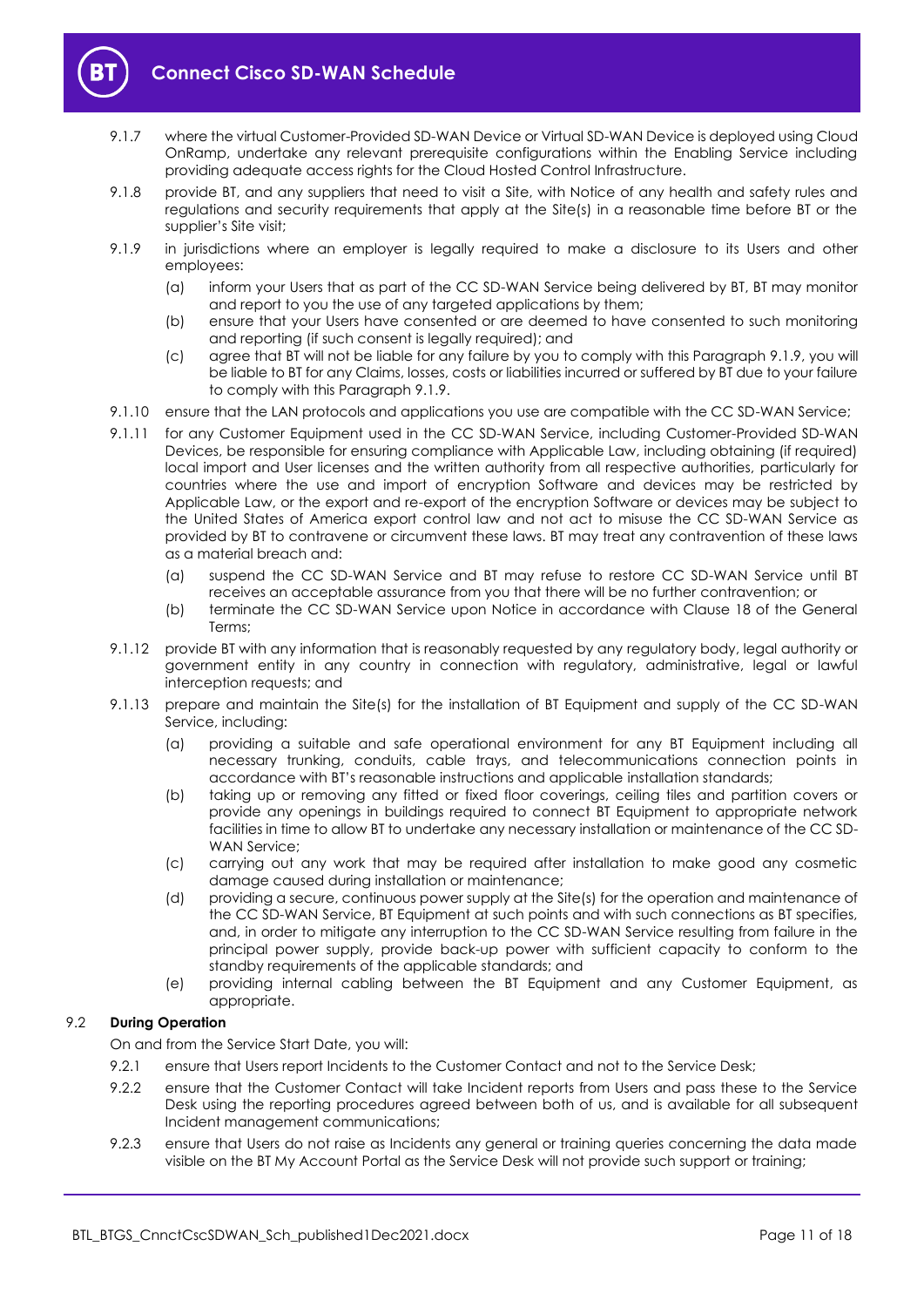

- 9.2.4 provide service assurance support, where requested by BT, to progress Incidents for any Virtual SD-WAN Device or virtual Customer-Provided SD-WAN Device installed onto the Enabling Service set out in Paragrap[h 5.1](#page-4-6) that has not been provided by BT;
- 9.2.5 monitor and maintain any Customer Equipment connected to the CC SD-WAN Service or used in connection with the CC SD-WAN Service;
- 9.2.6 ensure that any Customer Equipment that is connected to the CC SD-WAN Service or that you use, directly or indirectly, in relation to the CC SD-WAN Service is:
	- (a) connected using the applicable BT Network termination point, unless you have BT's permission to connect by another means;
	- (b) adequately protected against viruses and other breaches of security;
	- (c) technically compatible with the CC SD-WAN Service and will not harm or damage BT Equipment, the BT Network, or any of BT's suppliers' or subcontractors' network or equipment; and
	- (d) approved and used in accordance with relevant instructions, standards and Applicable Law and any safety and security procedures applicable to the use of that Customer Equipment;
- 9.2.7 immediately disconnect any Customer Equipment, or advise BT to do so at your expense, where Customer Equipment does not meet any relevant instructions, standards or Applicable Law;
- 9.2.8 distribute, manage and maintain access profiles, passwords and other systems administration information relating to the control of Users' access to the CC SD-WAN Service;
- 9.2.9 maintain a written list of current Users and provide a copy of such list to BT within five Business Days following BT's written request at any time;
- 9.2.10 ensure the security and proper use of all valid User access profiles, passwords and other systems administration information used in connection with the CC SD-WAN Service and:
	- (a) immediately terminate access for any person who is no longer a User;
	- (b) inform BT immediately if a User's ID or password has, or is likely to, become known to an unauthorised person, or is being or may be used in an unauthorised way;
	- (c) take all reasonable steps to prevent unauthorised access to the CC SD-WAN Service;
	- (d) satisfy BT's security checks if a password is lost or forgotten; and
	- (e) change any or all passwords or other systems administration information used in connection with the CC SD-WAN Service if BT requests you to do so in order to ensure the security or integrity of the CC SD-WAN Service.
- 9.2.11 not allow any User specific licence to be used by more than one individual User unless it has been reassigned in its entirety to another individual User, in which case you will ensure the prior User will no longer have any right to access or use the CC SD-WAN Service;
- 9.2.12 inform BT of any planned works on any third party provided Enabling Service;
- 9.2.13 comply with Paragrap[h 10.5](#page-12-0) before reporting Incidents;
- 9.2.14 notify BT of any planned engineering works scheduled by the your Cloud-Provider or any other provider which may have an impact on the availability of the CC SD-WAN Service; and
- 9.2.15 ensure that after deployment using Cloud OnRamp you follow the best practice guidance BT provides to you and ensure the configuration remains compliant to your own security standards.

# 9.3 **The End of the Service**

- On termination of the CC SD-WAN Service by either of us, you will:
- 9.3.1 provide BT with all reasonable assistance necessary to remove BT Equipment from the Site(s);
- 9.3.2 promptly return or delete any confidential information that you have received from BT during the term of the Contract;
- 9.3.3 disconnect any Customer Equipment from BT Equipment located at the Site(s);
- 9.3.4 not dispose of or use BT Equipment other than in accordance with BT's written instructions or authorisation;
- 9.3.5 arrange for any BT Equipment located at the Site(s) to be returned to BT; and
- 9.3.6 be liable for any reasonable costs of recovery that BT incurs in recovering the BT Equipment.

# <span id="page-11-0"></span>**10 Notification of Incidents**

Where you become aware of an Incident:

- <span id="page-11-3"></span>10.1 the Customer Contact will report it to the Service Desk;
- <span id="page-11-1"></span>10.2 BT will give you a Ticket;
- <span id="page-11-2"></span>10.3 BT will inform you when it believes the Incident is cleared and will close the Ticket when: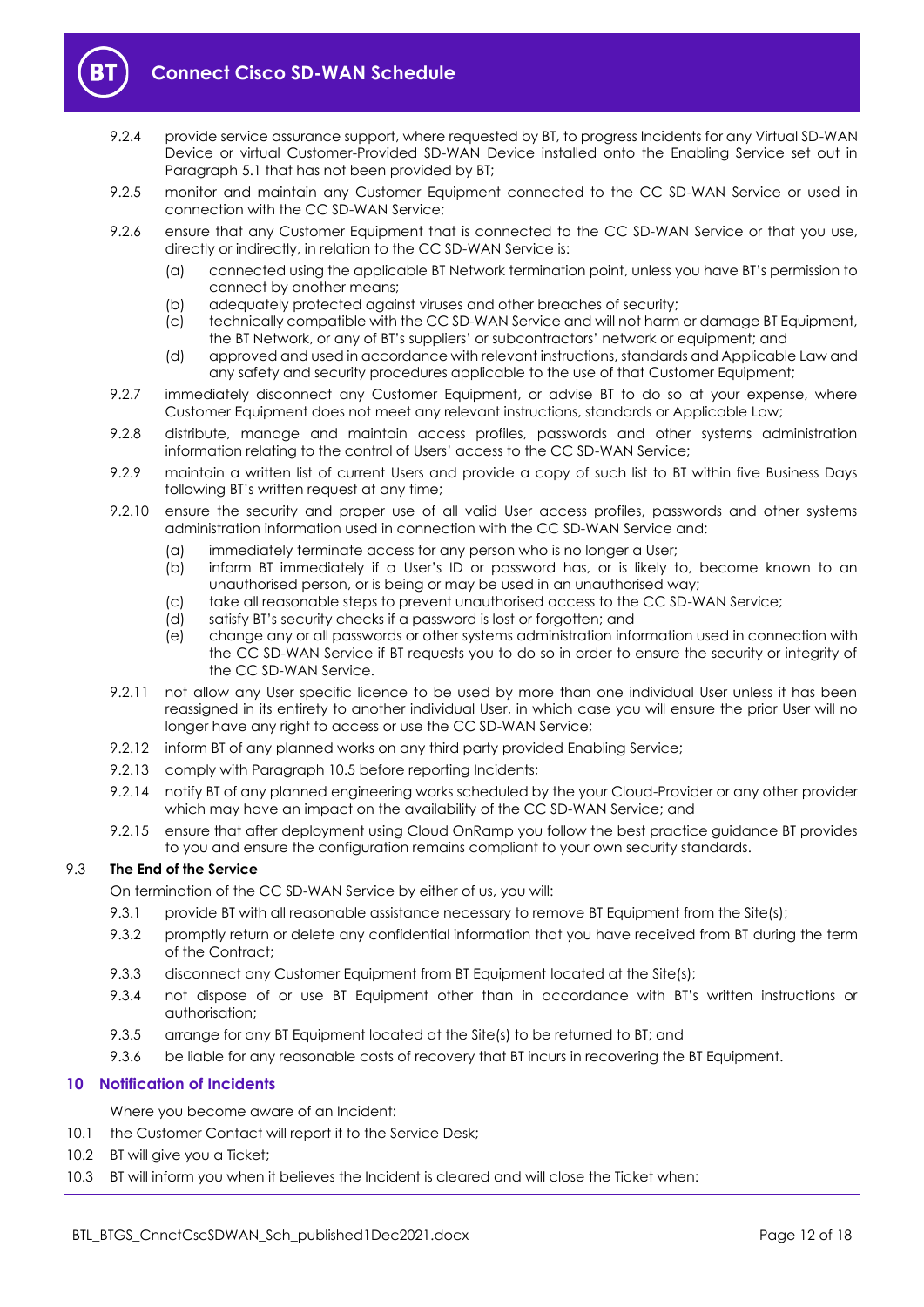

- 10.3.1 you confirm that the Incident is cleared within 24 hours after having been informed; or
- 10.3.2 BT has attempted unsuccessfully to contact you, in the way agreed between both of us in relation to the Incident, and you have not responded within 24 hours following BT's attempt to contact you,
- <span id="page-12-1"></span>10.4 If you confirm that the Incident is not cleared within 24 hours after having been informed, the Ticket will remain open, and BT will continue to work to resolve the Incident;
- <span id="page-12-0"></span>10.5 Where you have provided your own or a third party Enabling Service as set out in Paragraph [5.1](#page-4-6) you will ensure and confirm to BT that the service is working correctly before reporting Incidents to BT. BT will not record Availability Downtime for reported Incidents until you have provided this confirmation; and
- 10.6 Where BT becomes aware of an Incident, Paragraphs [10.2,](#page-11-1) [10.3](#page-11-2) and [10.4](#page-12-1) will apply.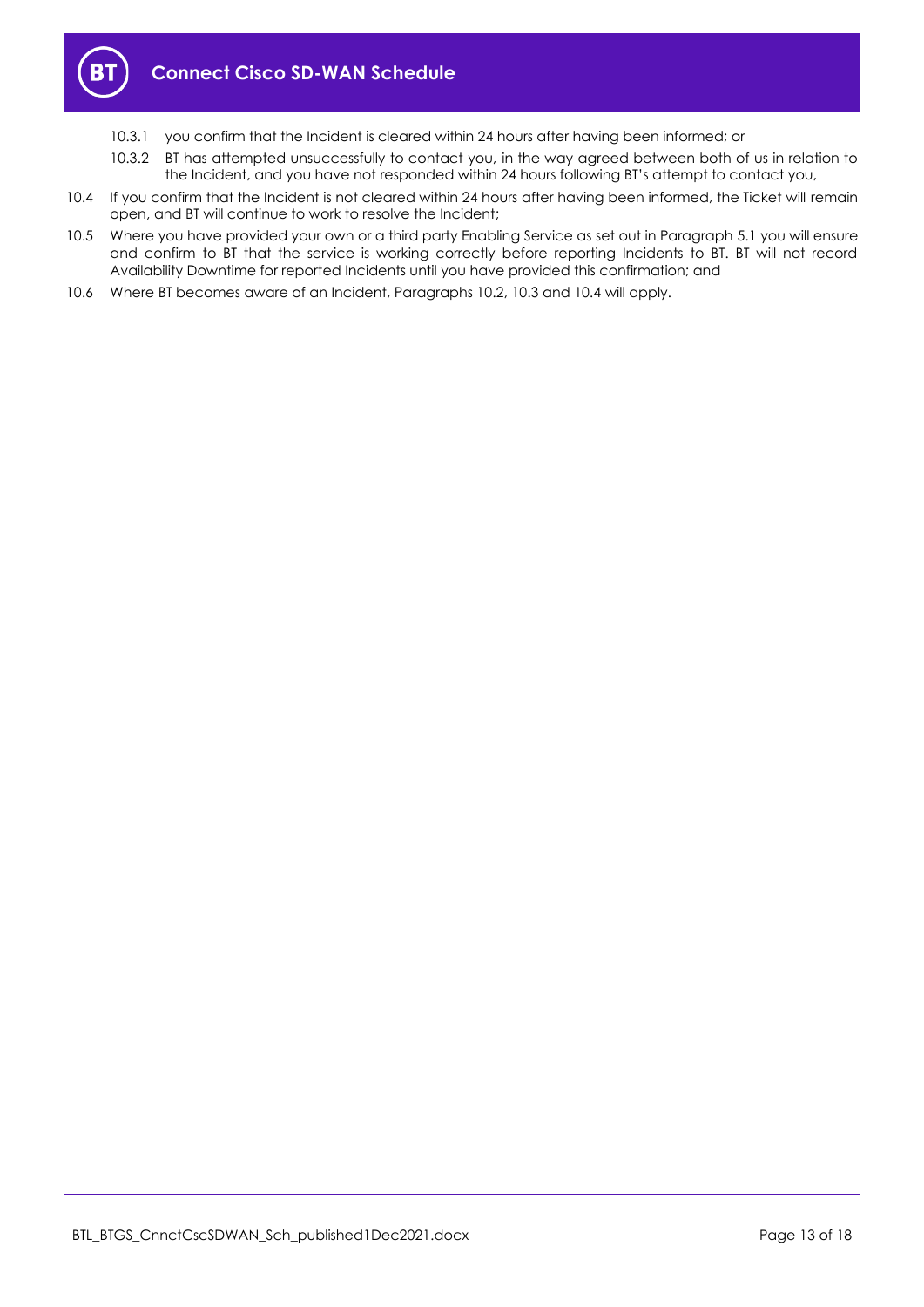

# <span id="page-13-0"></span>**Part C – Service Levels**

# <span id="page-13-1"></span>**11 On Time Delivery**

#### <span id="page-13-7"></span>11.1 **On Time Delivery Service Level**

BT will deliver the CC SD-WAN Service on or before the Customer Committed Date ("**On Time Delivery Service Level**").

#### <span id="page-13-3"></span>11.2 **On Time Delivery Service Credits**

- 11.2.1 If BT does not meet the On Time Delivery Service Level, you may claim On Time Delivery Service Credits for each Business Day after the Customer Committed Date until the Service Start Date as set out in this Paragrap[h 11.2.](#page-13-3)
- 11.2.2 On Time Delivery Service Credits are available up to a maximum amount equal to 100 per cent of the monthly Recurring Charge for the affected Site.
- 11.2.3 If both of us have agreed a revised Customer Committed Date in writing, or if BT exercise our right to revise the Customer Committed Date as set out in Paragraph [7.2,](#page-5-2) the calculation of any On Time Delivery Service Credits will be made by reference to the revised Customer Committed Date.

#### 11.3 **Exception**

- 11.3.1 The On-Time Delivery Service Level does not apply to upgrades or changes to the CC SD-WAN Services, unless these require the installation of new components and have an agreed delivery date, in which case the Customer Committed Date will be that agreed delivery date.
- 11.3.2 BT may expedite delivery of the Service for operational reasons or in response to a request from you, but this will not revise the Customer Committed Date.
- 11.3.3 The On-Time Delivery Service Level does not apply where a Customer-Provided SD-WAN Device is used or you have deployed a Virtual SD-WAN Device.

#### <span id="page-13-2"></span>**12 Service Availability**

#### <span id="page-13-4"></span>12.1 **Availability Service Level**

From the Service Start Date, BT will provide the CC SD-WAN Service with a target availability corresponding to the applicable SLA Category for the Site as set out in the applicable Order, as set out in the table below ("**Availability Service Level**"):

| <b>SLA Category</b> | <b>Availability</b><br><b>Annual Target</b> | <b>Maximum</b><br>Annual<br><b>Availability</b><br><b>Downtime</b> | Maximum<br><b>Monthly</b><br><b>Availability</b><br>Downtime | <b>Service Credit</b><br>Interval |
|---------------------|---------------------------------------------|--------------------------------------------------------------------|--------------------------------------------------------------|-----------------------------------|
| Cat A+              | $\geq 99.99\%$                              | 1 hour                                                             | 0 minutes                                                    | $15 \text{ min}$                  |
| Cat A1              | $\geq 99.97\%$                              | 3 hours                                                            | 0 minutes                                                    | 1 hour                            |
| Cat A               | $\geq 99.95\%$                              | 4 hours                                                            | 0 minutes                                                    | 1 hour                            |
| Cat B               | $\geq 99.90\%$                              | 8 hours                                                            | 1 hour                                                       | 1 hour                            |
| Cat C               | $\geq 99.85\%$                              | 13 hours                                                           | 3 hours                                                      | 1 hour                            |
| Cat D               | $\geq 99.80\%$                              | 17 hours                                                           | 5 hours                                                      | 1 hour                            |
| Cat E               | $\geq 99.70\%$                              | 26 hours                                                           | 7 hours                                                      | 1 hour                            |
| Cat F               | $\geq 99.50\%$                              | 43 hours                                                           | 9 hours                                                      | 1 hour                            |
| Cat G               | $\geq 99.00\%$                              | 87 hours                                                           | 11 hours                                                     | 1 hour                            |
| Cat H               | $\geq$ 98.00%                               | 175 hours                                                          | 13 hours                                                     | 1 hour                            |
| Cat I               | $\geq 97.00\%$                              | 262 hours                                                          | 15 hours                                                     | 1 hour                            |

#### <span id="page-13-5"></span>12.2 **Availability Service Credits**

- 12.2.1 Availability Service Credits are only available and may only be requested where a Severity Level 1 Incident occurs.
- 12.2.2 If a Severity Level 1 Incident occurs, BT will measure the Availability Downtime for the Site(s) starting from when you report a Qualifying Incident or BT gives you notice of a Qualifying Incident and ending when BT closes the Incident in accordance with Paragrap[h 10.3.](#page-11-2)
- 12.2.3 BT will measure the Availability Downtime in units of full minutes during the Local Contracted Business Hours for Access Line Incidents and during the Contracted Maintenance Hours for BT Equipment Incidents.
- <span id="page-13-6"></span>12.2.4 BT will then calculate the cumulative Availability Downtime for the calendar months in which the Severity Level 1 Incident occurred ("**Cumulative Monthly Availability Downtime**").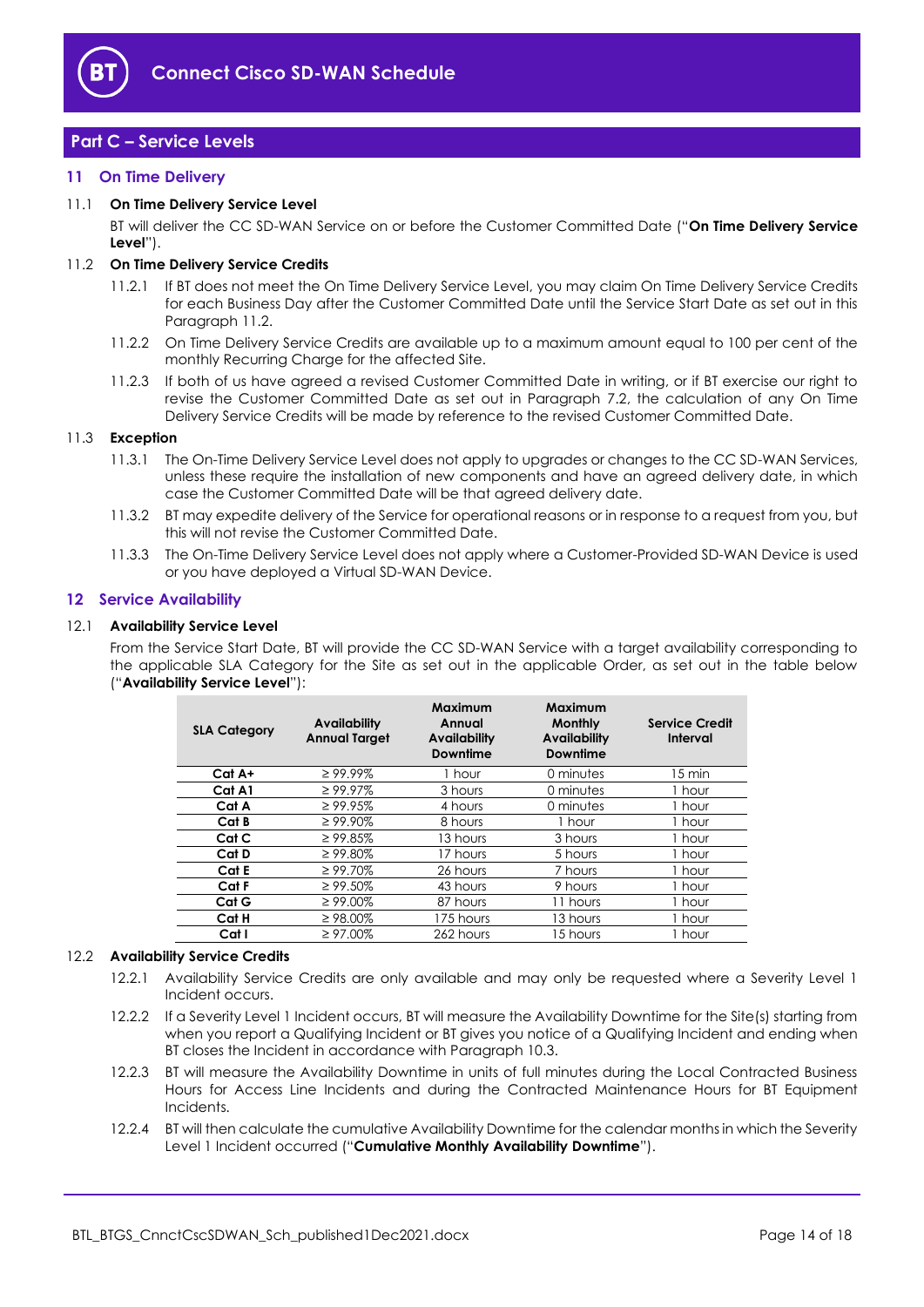

<span id="page-14-2"></span>12.2.5 If the Cumulative Monthly Availability Downtime of the CC SD-WAN Service exceeds the Maximum Monthly Availability Downtime, you may request Availability Service Credits for each Service Credit Interval of 4 per cent of the Monthly Recurring Charges for the relevant CC SD-WAN Service.

#### <span id="page-14-0"></span>**13 Requests for Service Credits**

- <span id="page-14-1"></span>13.1 You may request applicable Service Credits within 28 days of the end of the calendar month in which a Qualifying Incident occurred by providing details of the reason for the claim. Any failure by you to submit a request in accordance with this Paragraph [10.1](#page-11-3) will constitute a waiver of any claim for Service Credits for that calendar month.
- 13.2 Upon receipt of a valid request for Service Credits in accordance with Paragrap[h 13.1:](#page-14-1)
	- 13.2.1 BT will issue you with the applicable Service Credits by deducting those Service Credits from your invoice within two billing cycles of the request being received; and
	- 13.2.2 following expiry or termination of the Contract where no further invoices are due to be issued by BT, BT will pay you the Service Credits in a reasonable period of time.
- 13.3 Service Credits for all Service Levels will be aggregated and are available up to a maximum amount equal to 100 per cent of the monthly Recurring Charge for the affected Site.
- 13.4 All Service Levels and Service Credits will be calculated in accordance with information recorded by, or on behalf of, BT.
- 13.5 The Service Levels under this Schedule will not apply:
	- 13.5.1 in the event that Clause 8 or Clause 23 of the General Terms applies;
	- 13.5.2 during any trial period of the CC SD-WAN Service;
	- 13.5.3 in the event of unavailability of the data collected by the Cloud Hosted Control Infrastructure displayed on reports and near-live dashboards;
	- 13.5.4 to Small Service Requests;
	- 13.5.5 if a third party's service or Enabling Service is not connected or functioning; and
	- 13.5.6 to any part of the CC SD-WAN Service, except the Cloud Hosted Control Infrastructure, where a Customer-Provided SD-WAN Device is used.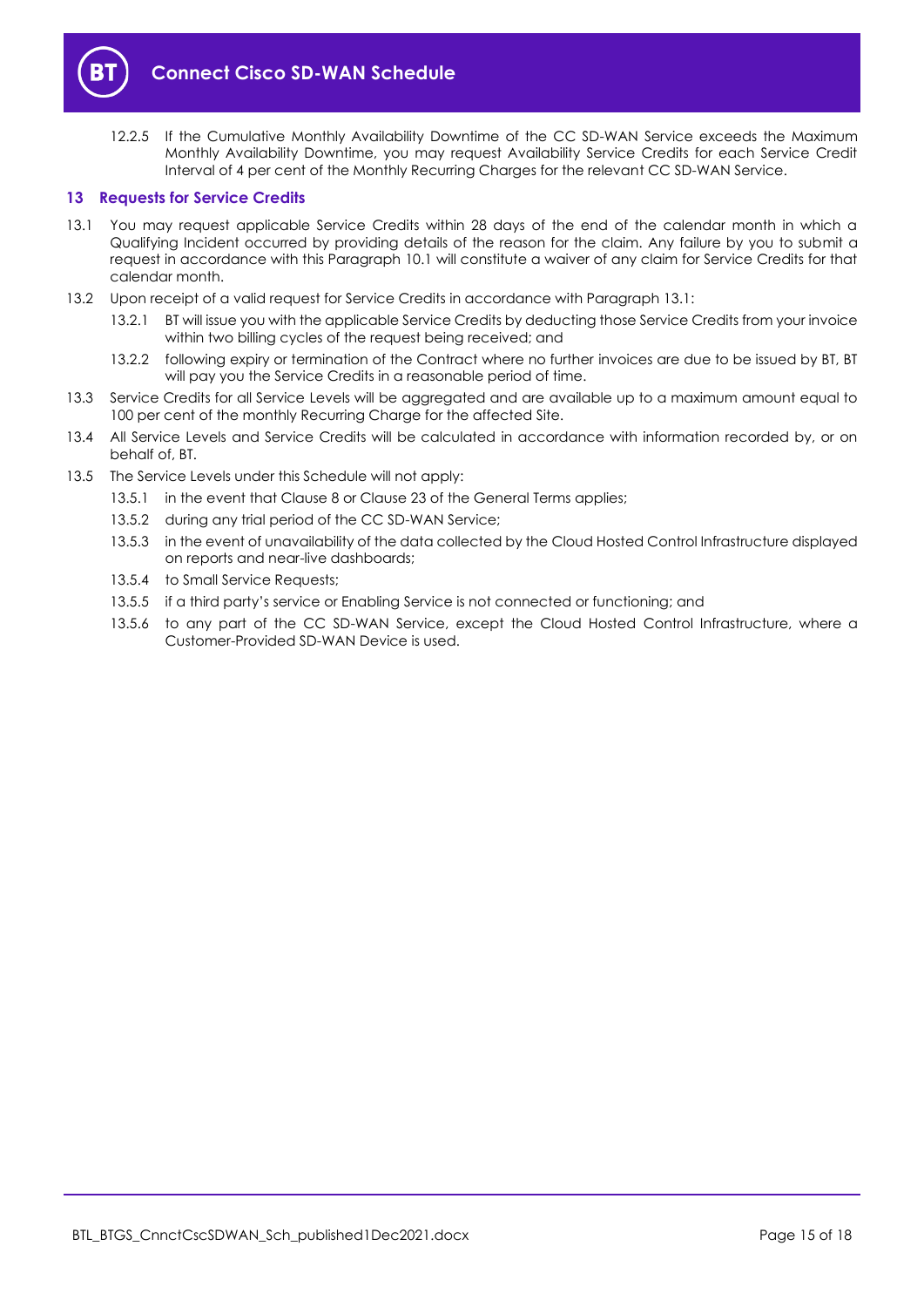

# <span id="page-15-0"></span>**Part D – Defined Terms**

#### <span id="page-15-1"></span>**14 Defined Terms**

In addition to the defined terms in the General Terms, capitalised terms in this Schedule will have the below meanings (and in the case of conflict between these defined terms and the defined terms in the General Terms, these defined terms will take precedence for the purposes of this Schedule). BT has repeated some definitions in this Schedule that are already defined in the General Terms. This is to make it easier for you to find the definitions when reading this Schedule.

"**Access Line**" means a Circuit connecting the Site(s) to the BT Network or POP.

"**Administrator Accounts**" means the accounts made available to you by BT in order to access the Cloud Hosted Control Infrastructure.

"**API**" means application programming interface which is a set of functions and procedures allowing the creation of applications that access the features or data of an operating system, application, or other service. "**Application**" means a programme or software.

"**Application Aware Routing**" has the meaning given in Paragraph [2.5.1.](#page-2-1)

"**Availability**" means the period of time when the CC SD-WAN Service is functioning at a Site.

"**Availability Annual Downtime**" has the meaning given in the table at Paragraph [12.1](#page-13-4) for the relevant SLA Category.

"**Availability Downtime**" means the period of time during which a Severity Level 1 Incident exists as measured by BT in accordance with Paragrap[h 12.2.1.](#page-13-5)

"**Availability Service Credit**" means the Service Credit available for a failure to meet the Availability Service Level, as set out in Paragrap[h 12.2.5.](#page-14-2)

"**Availability Service Level**" has the meaning given in in Paragraph [12.1.](#page-13-4)

"**AWS**" means Amazon Web Services and is a subsidiary of Amazon that provides on-demand cloud computing platforms and APIs to individuals, companies, and governments, on a metered pay-as-you-go basis.

"**Azure**" means Microsoft Azure, a cloud computing service created by Microsoft for building, testing, deploying, and managing applications and services through Microsoft-managed data centres.

"**BT My Account Portal**" is an online portal that is accessed via the Internet using a BT-provided username and password.

"**BT Price List**" means the document containing a list of BT's charges and terms that may be accessed at: [www.bt.com/pricing](http://www.bt.com/pricing) (or any other online address that BT may advise you).

"**Business Hours**" means between the hours of 0800 and 1700 in a Business Day.

"**Google Chrome**" is a cross-platform web browser developed by Google.

"**Cisco Smart Account**" is a Supplier licence tool that allows you to view, store, manage and move Software licenced to you by the Supplier to where it is needed.

"**Cloud Hosted Control Infrastructure**" has the meaning given in Paragraph [2.3.1.](#page-2-2)

"**Cloud OnRamp**" is an automated way of deploying the virtual Customer-Provided SD-WAN Device or Virtual SD-WAN Device into a Microsoft Azure or Amazon Web Services cloud environment as part of the CC SD-WAN Service.

"**Cloud-Provider**" means a company that delivers cloud computing based services and solutions to businesses. "**CC SD-WAN Service**" has the meaning given in Paragraph [1.](#page-1-3)

"**Content**" means applications, data, information (including emails), video, graphics, sound, music, photographs, software or any other material.

"**Contracted Maintenance Hours**" means the times during which BT will provide maintenance for BT Equipment, which are Business Hours unless set out otherwise in any applicable Order. Contracted Maintenance Hours excludes the time between the placement of an order by or on behalf of BT for a replacement Physical SD-WAN CPE Device, and its delivery to a Site.

"**Core Network**" means BT's network infrastructure between and including the POP, but does not include the Access Line between your Site(s) and the POP.

"**Cumulative Monthly Availability Downtime**" has the meaning given in Paragrap[h 12.2.4.](#page-13-6)

"**Customer Committed Date**" means the date provided by BT on which delivery of the CC SD-WAN Service (or each part of the CC SD-WAN Service, including to each Site) is due to start.

"**Customer Contact**" means any individuals authorised to act on your behalf for CC SD-WAN Service management matters.

"**Customer Equipment**" means any equipment and any software, other than BT Equipment, used by you in connection with the CC SD-WAN Service.

"**Customer-Provided SD-WAN Device**" means hardware and software that connects to your network and provides a secure overlay network over a mix of WAN transports and that is Customer Equipment for the purposes of this Contract;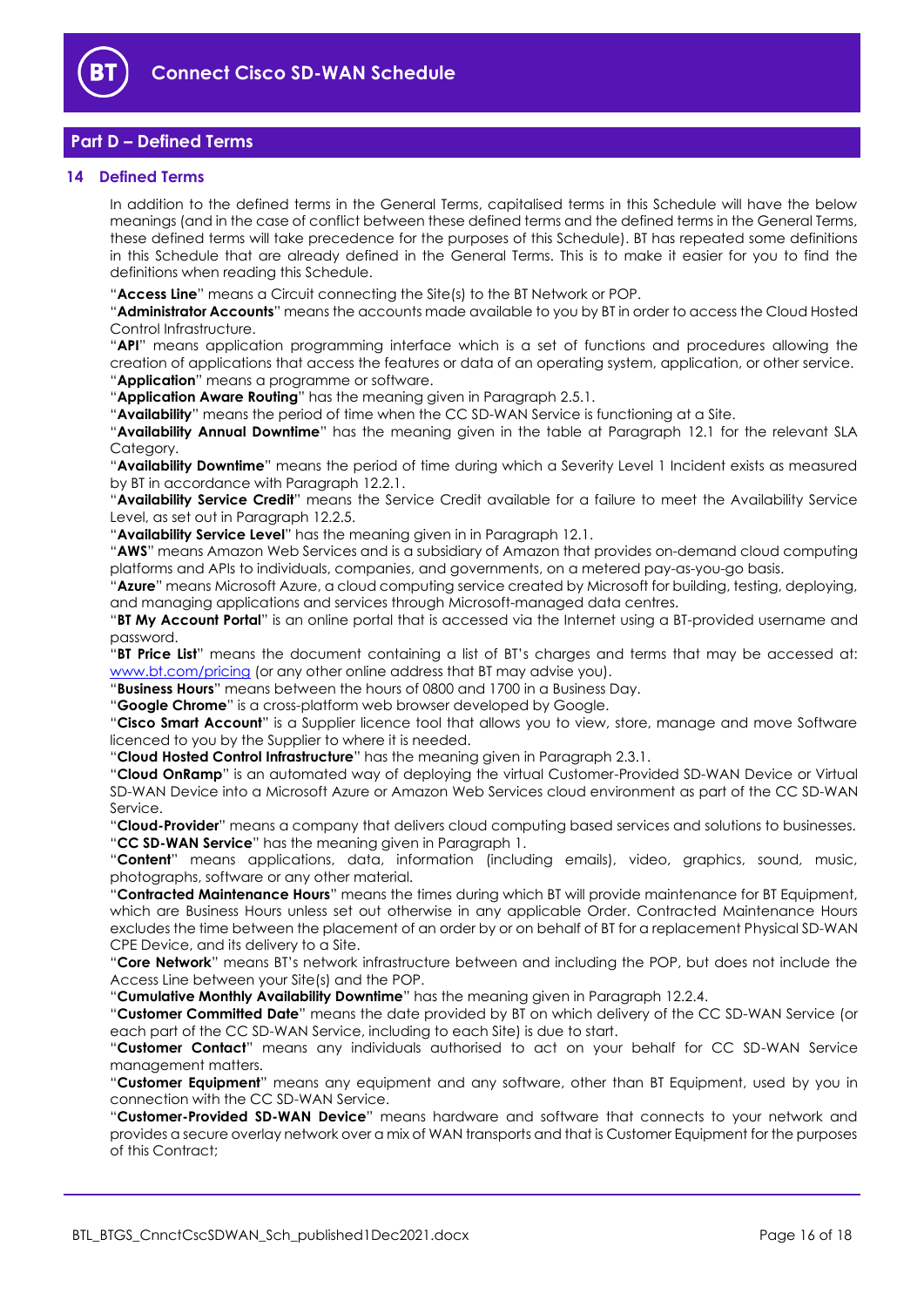

"**De-installation Charges**" means the charges payable by you on de-installation of the CC SD-WAN Service that are equal to the then current rates for Installation Charges on the date of de-installation.

"**Enabling Service**" has the meaning given in Paragrap[h 5.1.](#page-4-6)

"**End of Life**" is the point at which any element of the CC SD-WAN Service is no longer supported by BT as a result of the Supplier no longer supporting such element.

"**Mozilla Firefox**" is a web browser developed by the Mozilla Foundation.

"**General Terms**" means the general terms that this Schedule is attached to, or where not attached to this Schedule, can be found at [www.bt.com/terms,](http://www.bt.com/terms) and form part of the Contract.

"**Incident**" means an unplanned interruption to, or a reduction in the quality of, the CC SD-WAN Service or particular element of CC SD-WAN Service.

"**Installation Charges**" means those Charges set out in any applicable Order in relation to installation during Business Hours of the CC SD-WAN Service, Customer Equipment or BT Equipment as applicable.

"**Internet**" means a global system of interconnected networks that use a standard Internet Protocol to link devices worldwide.

"**Internet Protocol**" or "**IP**" means a communications protocol for devices connected to the Internet that specifies the format for addresses and units of transmitted data.

"**IP Address**" means a unique number on the Internet of a network card or controller that identifies a device and is visible by all other devices on the Internet.

"**Local Area Network**" or "**LAN**" means the infrastructure that enables the ability to transfer IP services within Site(s) (including data, voice and video conferencing services).

"**Local Contracted Business Hours**" means the times during which maintenance of any Access Line is provided, which are Business Hours unless set out otherwise in any applicable Order.

"**Maximum Annual Availability Downtime**" has the meaning given in the table at Paragraph [12.1](#page-13-4) for the relevant SLA Category.

"**Maximum Monthly Availability Downtime**" has the meaning given in the table at Paragraph [12.1](#page-13-4) for the relevant SLA Category.

"**Minimum Period of Service**" means a period of 36 or 60 consecutive months beginning on the Service Start Date, as set out in the Order.

"**Monthly Recurring Charges**" means the monthly Recurring Charges for the CC SD-WAN Service.

"**MPLS**" means Multiprotocol Label Switching which is a routing technique that directs data from one node to the next based on short path labels.

"**On Time Delivery Service Credits**" means the Service Credit available for a failure to meet the On Time Delivery Service Level, which are equal to 4 per cent of the Recurring Charges for the applicable Site or Circuit, per day. "**On Time Delivery Service Level**" has the meaning given in Paragraph [11.1.](#page-13-7)

"**Physical SD-WAN CPE Device**" means hardware and software that connects to your network and provides a secure overlay network over a mix of WAN transports and that is BT Equipment for the purposes of this Contract. "**Planned Maintenance**" means any Maintenance BT has planned to do in advance.

"**POP**" means a point of presence, which is the point where the Access Line terminates and is the demarcation point between the Access Line and BT's Core Network.

"**Qualifying Incident**" means an Incident, except where any of the following events have occurred:

- (a) the CC SD-WAN Service has been modified or altered in any way by you, or by BT in accordance with your instructions;
- (b) Maintenance;
- (c) you have performed any network configurations that BT did not approve;
- (d) an Incident has been reported and BT cannot confirm that an Incident exists after performing tests; or
- (e) you requested BT to test the CC SD-WAN Service at a time when no Incident has been detected or reported.

"**Recurring Charges**" means the Charges for the CC SD-WAN Service or applicable part of the CC SD-WAN Service that are invoiced repeatedly in every payment period (e.g. every month), as set out in any applicable Order.

"**Renewal Period**" is the period set out in the Order.

"**SD-WAN Device**" means either a Customer-Provided SD-WAN Device, Physical SD-WAN CPE Device or a Virtual SD-WAN Device.

"**Service Credit Interval**" has the meaning given in the table at Paragraph [12.1](#page-13-4) for the relevant SLA Category.

"**Service Desk**" means the helpdesk that you are able to contact to submit service requests, report Incidents and ask questions about the CC SD-WAN Service.

"**Service Level**" means each of the On Time Delivery Service Level and the Availability Service Level.

"**Service Management Boundary**" has the meaning given in Paragraph [4.1.](#page-3-2)

"**Severity Level 1 Incident**" means a Qualifying Incident that cannot be circumvented and that constitutes a complete loss of the CC SD-WAN Service at the Site(s)